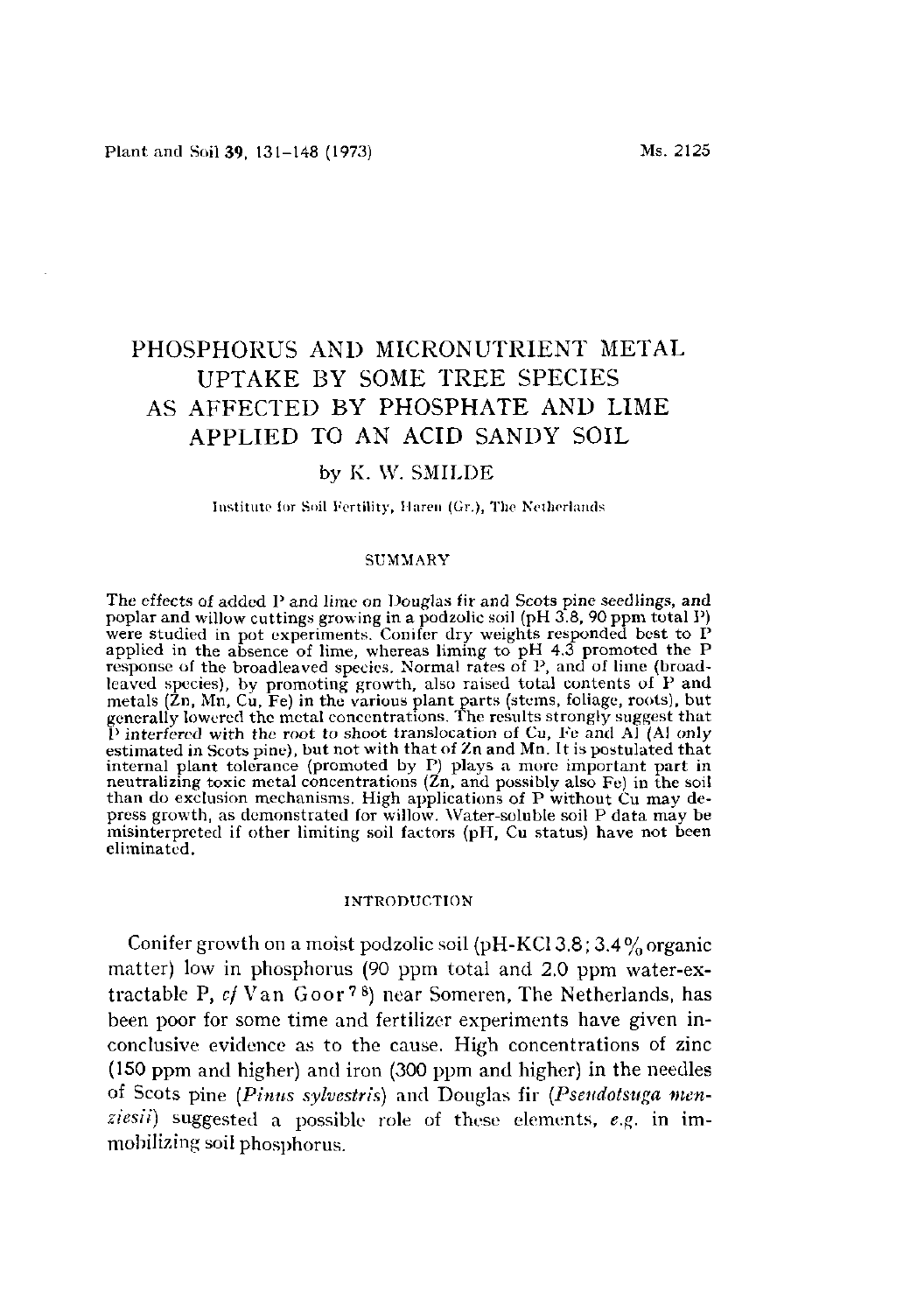Interactions between phosphorus and zinc in soils have not been fully clarified (Keefer and Sing  $12$ ), though those with iron and aluminium are well established. In acid soils phosphorus precipitation (fixation) can be decreased by raising the pH, which lowers the activity of iron and aluminium ions (Lindsay and Moreno<sup>13</sup>).

The purpose of the present study was to investigate the effect of various phosphorus rates, with and without added lime, on the growth and uptake of phosphorus and micronutrient metals of some tree species on this Someren soil. Information on metal uptake of tree species is also of interest in respect of the utilization of domestic and industrial waste in forestry. As optimum growth of conifer seedlings occurs within a narrow pH range (Benzian<sup>5</sup>) broadleaved species were also included in the experiments.

Naturally, the results of pot experiments must be used, with caution when predicting fertilizer responses under field conditions. Indeed, in the area referred to above, factors that are difficult to simulate in pots (soil density and structure, moisture regime) also play a part. Experiments on some of these factors are in progress.

### EXPERIMENTAL METHODS

Pot experiments with Douglas fir *(Pseudotsuga memiesii)* and poplar *(Populus euramericana,* cv. Robusta), willow *(Salix alba)* and Scots pine *(Pinus sylvestris)* were conducted in an open cage with removable transparent plastic covers for protection against rain water. The (polythene) pots contained 11 kg of oven-dry 0-20 cm Someren top-soil (mixed A and B podzol horizons). Reagent-grade  $NH_4NO_3$ ,  $K_2SO_4$ ,  $MgSO_4$ ,  $7H_2O$ , and  $CuSO_4$ ,  $5H_2O$ , at rates (in mg/kg soil) of 140 N, 90 K, 30 Mg, 7 Cu (Douglas fir and Scots pine) or 230 N, 150 K, 60 Mg, 7 Cu (poplar and willow), were added 5-10 weeks prior to planting in each pot 9 (Douglas fir) or 5 (Scots pine) one-year-old seedlings or 1 cutting (poplar, willow). The experiments ran for 3 (willow), 6 (Douglas fir and poplar) or 18 months (Scots pine, repeating the basic XKMg dressing after 12 months). Pots were watered daily with deionized water to 60% of field capacity.

Each experiment consisted of 5 randomized blocks  $(= 5$  replications per treatment) with the following treatments (applied at the same time as the basic dressing) :

*Douglas fir:* 4 rates of P (0, 62.5, 125, and 250 ppm; 1 mg P/kg dry soil (= 1) ppm) is roughly equivalent to 1.75 kg P/ha) as reagent grade  $Ca(H_2PO_4)_2$ .  $H<sub>2</sub>O$ , without lime added (pH 3.8);

*Poplar:* 4 rates of P (0, 62.5, 125, and 250 ppm) with 0 and 2.25 g *CaO* (as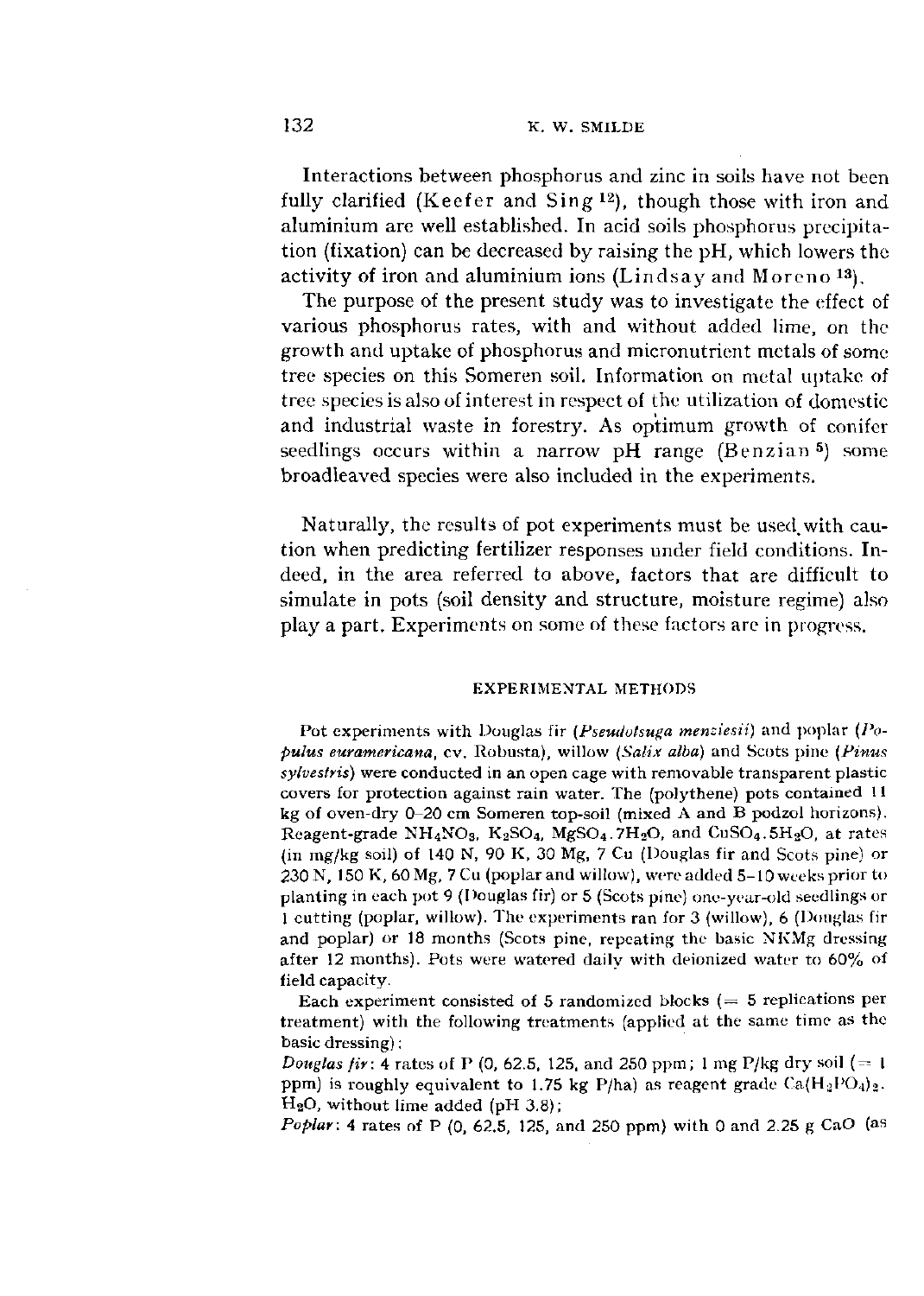reagent grade  $CaCO<sub>3</sub>$ ) per kg soil (pH 3.8 and 5.5 respectively), and 2 rates of  $P(0, 250 \text{ ppm})$  with 0.90 and 1.35 g CaO/kg soil (pH 4.3 and 4.7 respectively); *Willow:* Experiment (a): 4 rates of P (62.5, 125, 250, and 375 ppm) with 0, 0.90, 1.50 and 2.40 g CaO/kg soil (pH 3.8, 4.3, 4.8, 5.7 respectively) ; treatment 0.90 g CaO at all P rates subdivided into  $+$  and  $-$  Cu; Experiment (b): 6 rates of  $P(25, 62.5, 125, 187.5, 250,$  and 500 ppm) with 0 and 0.90 g CaO/kg soil, 3 cuttings per pot;

*Scots pine:* 6 rates of P (12.5, 62.5, 125, 187.5, 250, and 375 ppm) with 0 and 0.90 g CaO/kg soil.

Stems, needles (leaves) and roots (thoroughly rinsed with deionized water) were oven-dried at 70°C, weighed and ground, and wet-ashed  $(HNO<sub>3</sub>/H<sub>2</sub>SO<sub>4</sub>/$  $HClO<sub>4</sub>$ ); samples were analysed for P, Cu, Fe, Mn (spectrophotometrically), Zn (atomic absorption), and in some cases for N (micro-Kjeldahl) and Al (spectrophotometrically).

Soil samples, for analysis of pH (in 1 N KCl, 1:5 suspension), total P, water-suluble P (according to Van der Paauw et al.<sup>19</sup> and NH<sub>4</sub>OAc/dithizone (pH 7)–extractable Zn (according to Shaw and Dean  $^\mathrm{20}$  were take harvesting.

All data on dry-matter yields were subjected to an analysis of variance and Duncan's multiple range test.

#### RESULTS

# *Douglas fir*

In a premilinary experiment dry weights of Douglas fir shoots had responded positively to added P (at the rates of 54 and 135 ppm) and negatively to added lime (final pH 4.3). Added P increased P and decreased Zn, Mn, Cu, and Fe concentrations, but the effect of lime was somewhat erratic. Trends for total P and metal uptake were very similar to those for dry weights.

The present, more detailed study of the P response confirmed the above results for both shoots (needles and stems) and roots. The highest rate of applied P (250 ppm), which doubled the main shoot length and produced an eight-fold increase in lateral shoot length (data not presented here), was still too low for optimum growth (Table 1). Top dry weight was affected much more than root dry weight.

Tissue P concentrations increased and metal concentrations diminished with increasing P rates (Table 1). However, it can easily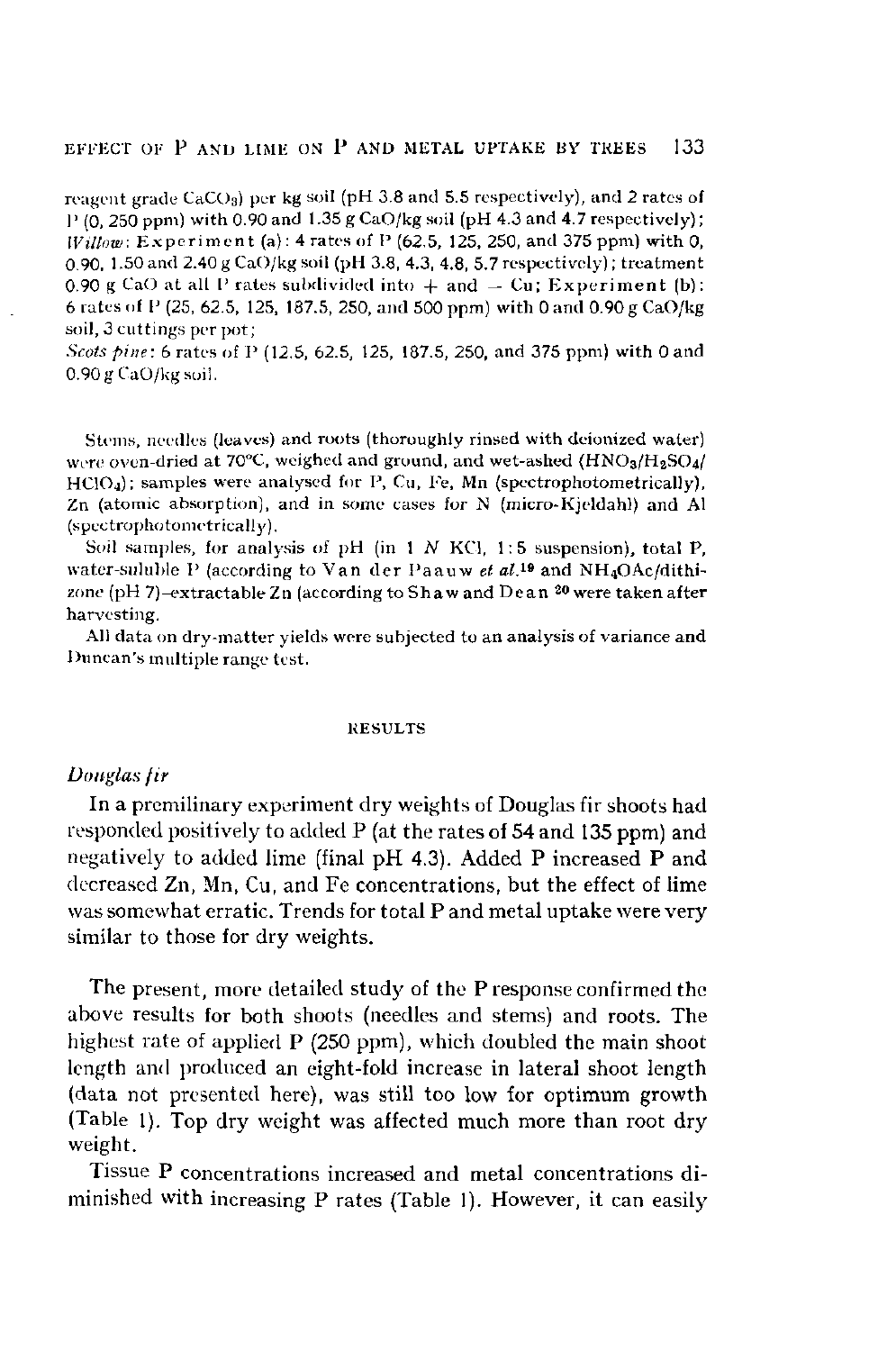### TAISUi 1

Dry-matter yields an P and micronutrient metal concentrations in dry matter of Douglas fir seedlings as affected by various treatments (0, 62.5, 125, and 250 ppm *V)* ; dry weights are means of 5 replications (= 5 pots, 9 seedlings per pot).  $S =$  stems,  $N =$  needles,  $R = \text{roots}$ 

|                  | $P_{\rm{u}}$ |      |                                                             |         | Рı  |                        |   | $P_{2}$   |      |       | P.    |          |  |
|------------------|--------------|------|-------------------------------------------------------------|---------|-----|------------------------|---|-----------|------|-------|-------|----------|--|
|                  | S            | N    | R                                                           | S       | N   | R                      | S | N         | R    | S     | N     | R        |  |
| Dry weight $(g)$ |              |      | 4.0* 5.8 3.8† 6.0* 8.7 4.5† 9.3 13.2 6.1 21.0 25.9 10.9     |         |     |                        |   |           |      |       |       |          |  |
| $P(\%)$          |              |      | 0.06 0.07 0.10 0.10 0.11 0.14 0.10 0.13 0.14 0.10 0.14 0.16 |         |     |                        |   |           |      |       |       |          |  |
| $Zn$ (ppm)       | 190.         | -245 |                                                             | 564 169 |     | 255 502 137 232 273    |   |           |      | - 113 | - 179 | - 384    |  |
| $Mn$ (ppm)       | 101          | 233  | 90                                                          | -91     | 242 |                        |   | 78 75 210 | - 55 | -43   | 164   | - 44     |  |
| $Cu$ (ppm)       |              |      | 12.2 10.6 37.5 10.9                                         |         |     | 9.8 30.0 11.2 9.2 25.2 |   |           |      | 8.8   |       | 7.2 23.1 |  |
| Fe (ppm)         | 81.          | 152  | 421                                                         | 57      | 123 | 300-                   |   | 44 123    | 251  | -38   | 104.  | - 317    |  |

\*\* Dry weights do not differ significantly for stems\* and roots† respectively  $(P = 0.05)$ 

be calculated from the data that the *total* amounts in the various plant parts of both P and the metals increased. The enormous growth response to applied P and the resulting decrease in metal concentrations ('dilution)', masks any (inhibitory) effects of P on metal absorption.

The distribution pattern for P and Mn was similar to that for dry matter, *i.e.* with higher P rates an increasing accumulation in shoots relative to roots. This shows that P does not interfere with Mn translocation from roots to shoots. The roots had relatively high Cu, Fe, and Zn concentrations, but there was no definite trend for the distribution of these metals with the rate of applied P.

# *Poplar*

Shoot length (not presented here) and dry weights of the various plant parts responded highly significantly to applied P, the largest rate (250 ppm) still being sub-optimal (Table 2). A significant P  $\times$ lime interaction was also found, the P response showing a maximum at pH 4.3. In the presence of applied P liming to pH 4.3 promoted, but further lime additions depressed growth. Without applied P lime had no significant effect on stems and roots. The effects of the various treatments were most pronounced in top dry weights.

There was a general tendency for plant P concentrations to increase and for metal concentrations to decrease with increasing rates of applied P (Table 2). A notable exception is the treatment without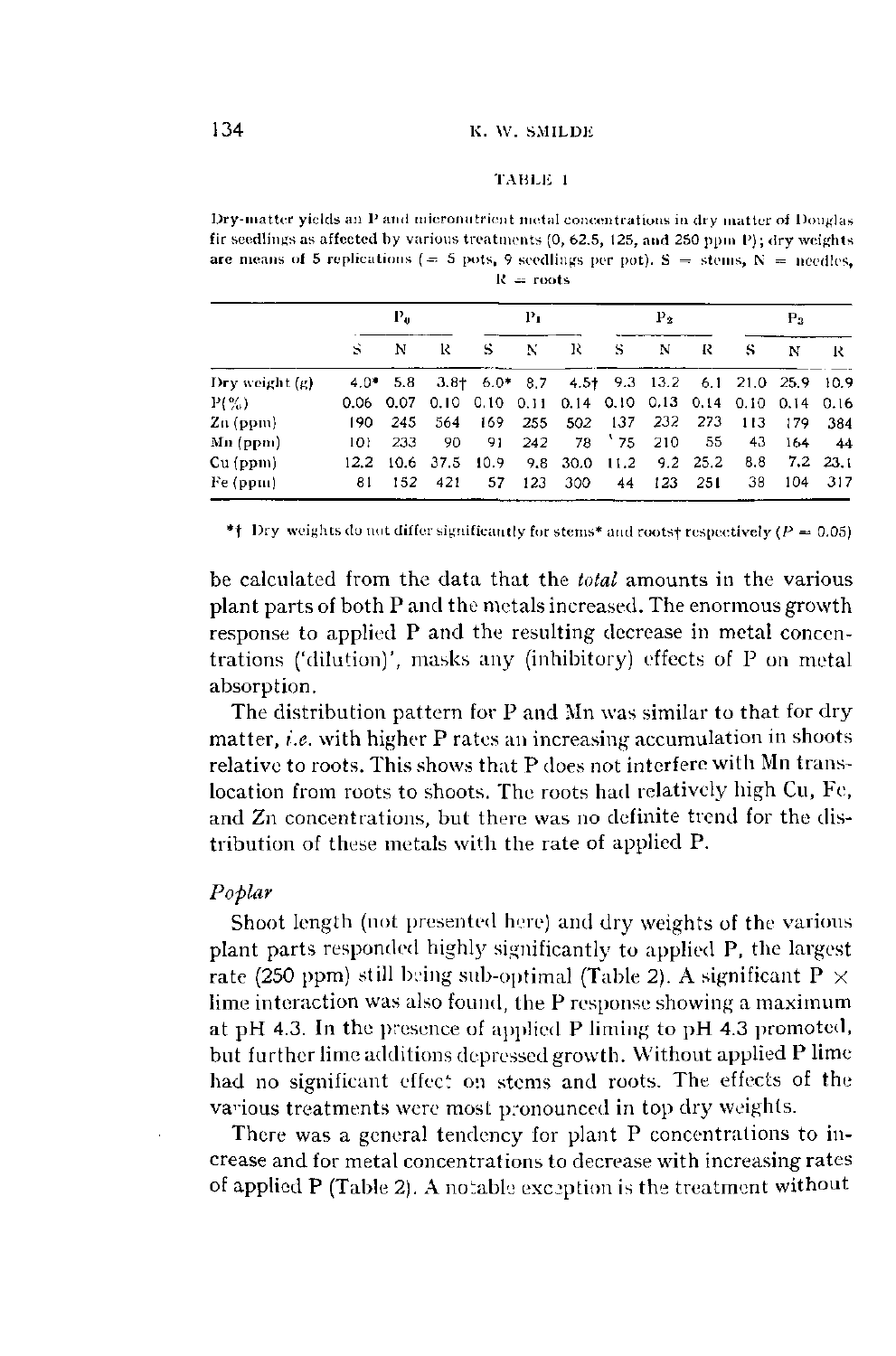| Dry-matter yields and P and micronutrient metal concentrations in dry matter of poplar |
|----------------------------------------------------------------------------------------|
| cuttings as affected by various pH and P treatments (0, 62.5, 125 and 250 ppm P); dry  |
| weights are means of 5 replications $(= 5 \text{ pots}; 1 \text{ cutting per pot})$    |

|                      |       | pH 3.8              |                |                                |                        | pH 4.3                |                 | pH 4.7         |           | ph 5.5        |                |              |
|----------------------|-------|---------------------|----------------|--------------------------------|------------------------|-----------------------|-----------------|----------------|-----------|---------------|----------------|--------------|
|                      | $P_0$ | P <sub>1</sub>      | P <sub>2</sub> | P <sub>2</sub>                 | $P_0$                  | P <sub>3</sub>        | $P_0$           | P <sub>3</sub> | $P_0$     | $P_1$         | P <sub>2</sub> | $P_3$        |
| Dry weight $(g)^*$   |       |                     |                |                                |                        |                       |                 |                |           |               |                |              |
| <b>Stems</b>         | 0.1   | n b<br>0.8          | a c<br>1.5     | 4k<br>19.0                     | $\mathbf{a}$ e         | 2.6 48.2              | a g<br>7.7      | dh<br>27.7     | 81<br>3.9 | 4<br>9,9      | k<br>17.2      | œ<br>27.0    |
| Leaves               | 0.5   | ab.<br>2.0          | βø<br>2.8      | dk<br>22,8                     | ٨o                     | t<br>4.8 38.8         | $\sigma\alpha1$ | dh<br>9.9 26.0 | 81<br>5.9 | Ĵ<br>12.7     | ×<br>19.6      | dl<br>26.3   |
| Roots                | 0.0   | $\mathbf{a}$<br>1.6 | 60<br>2,3      | dk<br>17.9                     | $\mathbf{a}\mathbf{e}$ | $\cdot$<br>$2.6$ 32.2 | a.g             | dh<br>5.1 15.9 | 21<br>3,2 | ŧ<br>8.6      | x<br>13.4      | a kl<br>18.0 |
| $P(\%)$              |       |                     |                |                                |                        |                       |                 |                |           |               |                |              |
| <b>Stems</b>         | 0.13  | 0.07                | 0.07           | 0.13                           | 0.11                   | 0.10                  | $0.07$ $0.11$   |                |           | $0.07$ $0.10$ | 0.08           | 0.07         |
| Leaves               | 0.18  | 0.12                | 0.14           | 0.26                           | 0.14                   | 0.23                  | 0.12            | 0,24           | 0.12      | 0.21          | 0.21           | 0.21         |
| Roots                |       |                     |                | $-$ + 0.14 0.16 0.24 0.17 0.20 |                        |                       |                 | $0,17$ 0.22    |           | $0.17$ $0.18$ | 0.21           | 0,20         |
| $\mathcal{Z}n$ (ppm) |       |                     |                |                                |                        |                       |                 |                |           |               |                |              |
| <b>Stems</b>         |       | 138                 | 181            | 142                            | 257                    | 131                   | 218             | 170            | 177       | 132           | 118            | 108          |
| Leaves               | 288   | 244                 | 355            | 415                            | 541                    | 417                   | 713             | 632            | 478       | 387           | 358            | 352          |
| Roots                |       | 227                 | 214            | 149                            | 222                    | 95                    | 187             | 142            | 143       | 103           | 131            | 92           |
| $Mn$ ( $ppm$ )       |       |                     |                |                                |                        |                       |                 |                |           |               |                |              |
| <b>Stems</b>         |       | 33                  | 31             | 24                             | 55                     | 15                    | 45              | 21             | 50        | 32            | 25             | 20           |
| Leaves               |       |                     | 94             | 94                             | 124                    | 98                    | 169             | 124            | 119       | 115           | 103            | 95           |
| Roots                |       |                     | 38             | 29                             | 57                     | 23                    | 79              | 61             | 142       | 86            | 77             | 57           |
| Cu(ppm)              |       |                     |                |                                |                        |                       |                 |                |           |               |                |              |
| <b>Stems</b>         |       |                     | 6.5            | 4.1                            | 12.4                   | 3.6                   | 7.4             | 4.7            | 9,6       | 5.6           | 5.0            | 3.5          |
| Leaves               | —     |                     |                | 8.1                            | 10.5                   | 6.0                   | 14.9            | 6.9            | 8.8       | 8.5           | 7.4            | 6.3          |
| Roots                |       |                     | 31.3           | 16.4                           | 42.0                   | 13.0                  | 31.1            | 17.6           | 37.5      | 23.6          | —              | 17.1         |
| Fe(ppm)              |       |                     |                |                                |                        |                       |                 |                |           |               |                |              |
| Stems                |       |                     | 41             | 26                             | 32                     | 18                    | 36              | 21             | 39        | 29            | 24             | 21           |
| Leaves               |       |                     | 85             | 74                             | 83                     | 70                    | 90              | 81             | 85        | 91            | 84             | 81           |
| Roots                |       |                     | 518            | 200                            | 621                    | 211                   | 505             | 316            | 562       | 372           | 398            | 293          |

\* Figures in the same line having indices in common do not differ significantly ( $P =$ 0.05)

t Insufficient material for analysis

lime (pH 3.8) where P concentrations in stems and leaves diminished with the first additions of P fertilizer. This is an example of the well-known 'Steenbjerg phenomenon', typical of extreme nutrient deficiencies (Steenbjerg<sup>23</sup>; Steenbjerg and Jakobsen<sup>24</sup>.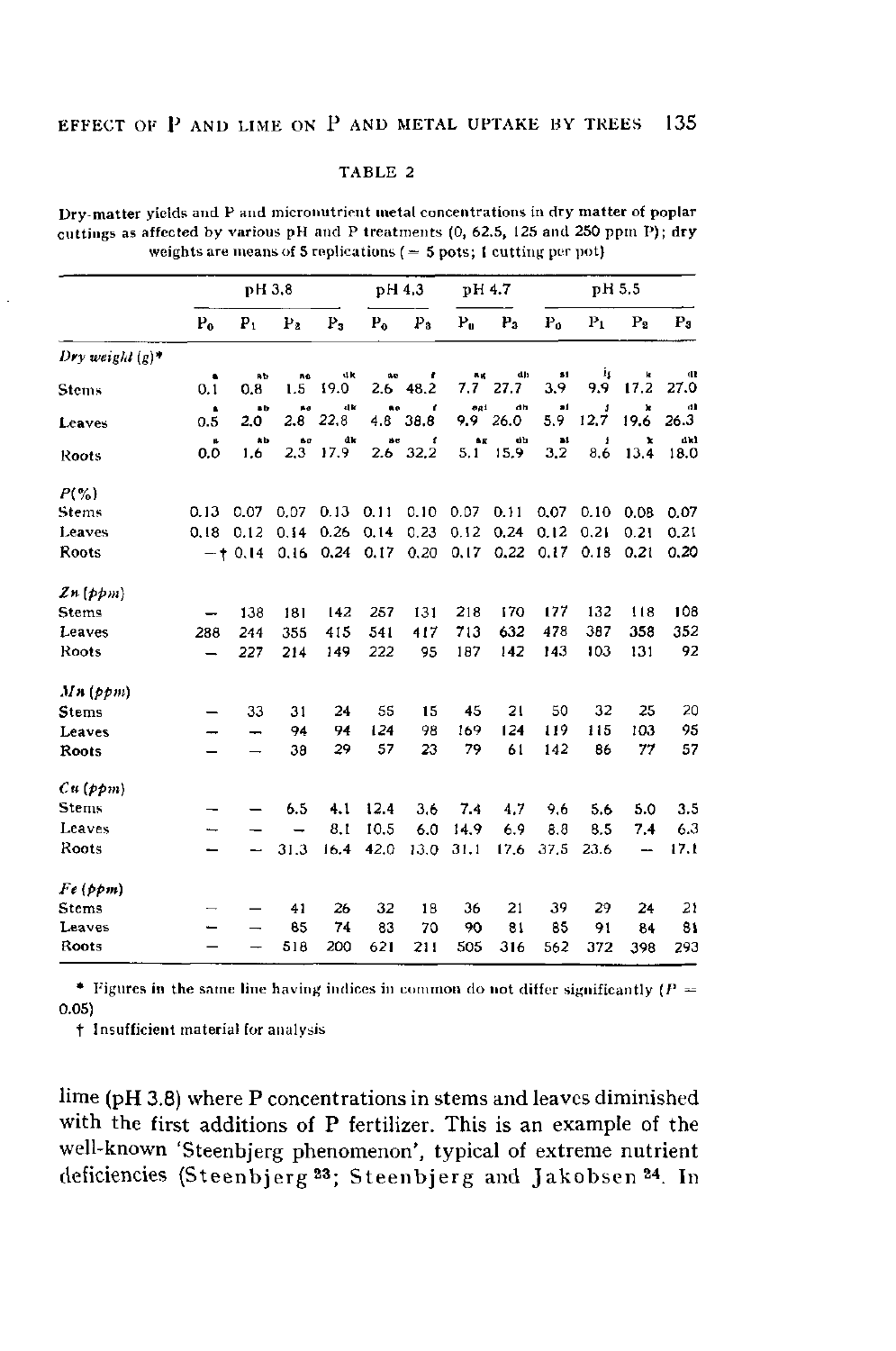the absence of lime, Zn concentrations in plant tops also deviated from the general pattern. Trends for total amounts of P and metals in the various plant parts (to be derived from Table 2), as affected by applied P, were very similar to those for dry weights. Evidently, the 'dilution effect', resulting from the large growth response to applied P, is predominant and no direct (inhibitory) effect of P on metal uptake can be demonstrated. If nutrient totals (or dry weights) are plotted against applied P, the curves for tops and roots will be found to diverge as P rates increase. It should be noted that Cu and Fe, in contrast to P, Zn and Mn, preferentially accumulate in the roots, expecially at the higher P rates.

The lime treatments showed no definite effect on plant metal concentrations, but P concentrations were mainly lowered. Total amounts of both P and metals in the various plant parts were raised by the lower but reduced by the higher lime levels, thus closely following the trends in dry weights. There is little evidence of lime directly interfering with uptake of the elements investigated, with a possible exception for P and Zn at the higher lime applications.

# *Willow*

In the first experiment (Table 3) dry weights of stems and leaves were found to respond highly significantly to added P and lime, the P response being highest in the presence of applied lime (significant, positive interaction). At pH 4.3 or less, 250 ppm P proved optimal, the higher P rate (375 ppm) depressing yields somewhat in the absence of applied lime and copper (significant for stem dry weight). By contrast, the latter P rate turned out to be suboptimal at pH values above 4.3. A well-defined pH optimum was found at 4.3 irrespective of P rate, but trees given only 62.5 ppm P did not respond significantly to lime. Omitting Cu from the basic nutrient dressing caused yields to decline, but only significantly so at the highest P rate.

Added P increased P and generally lowered metal concentrations in stems and leaves, but trends were less pronounced for Cu and Fe. With sub-optimal P rates, *i.e.* in the ascending part of the yield curve (Fig. 1), trends for metal concentration and total accumulation (also in Fig. 1) are opposite, masking any evidence of P inhibiting metal uptake. However, supra-optimum P rates are generally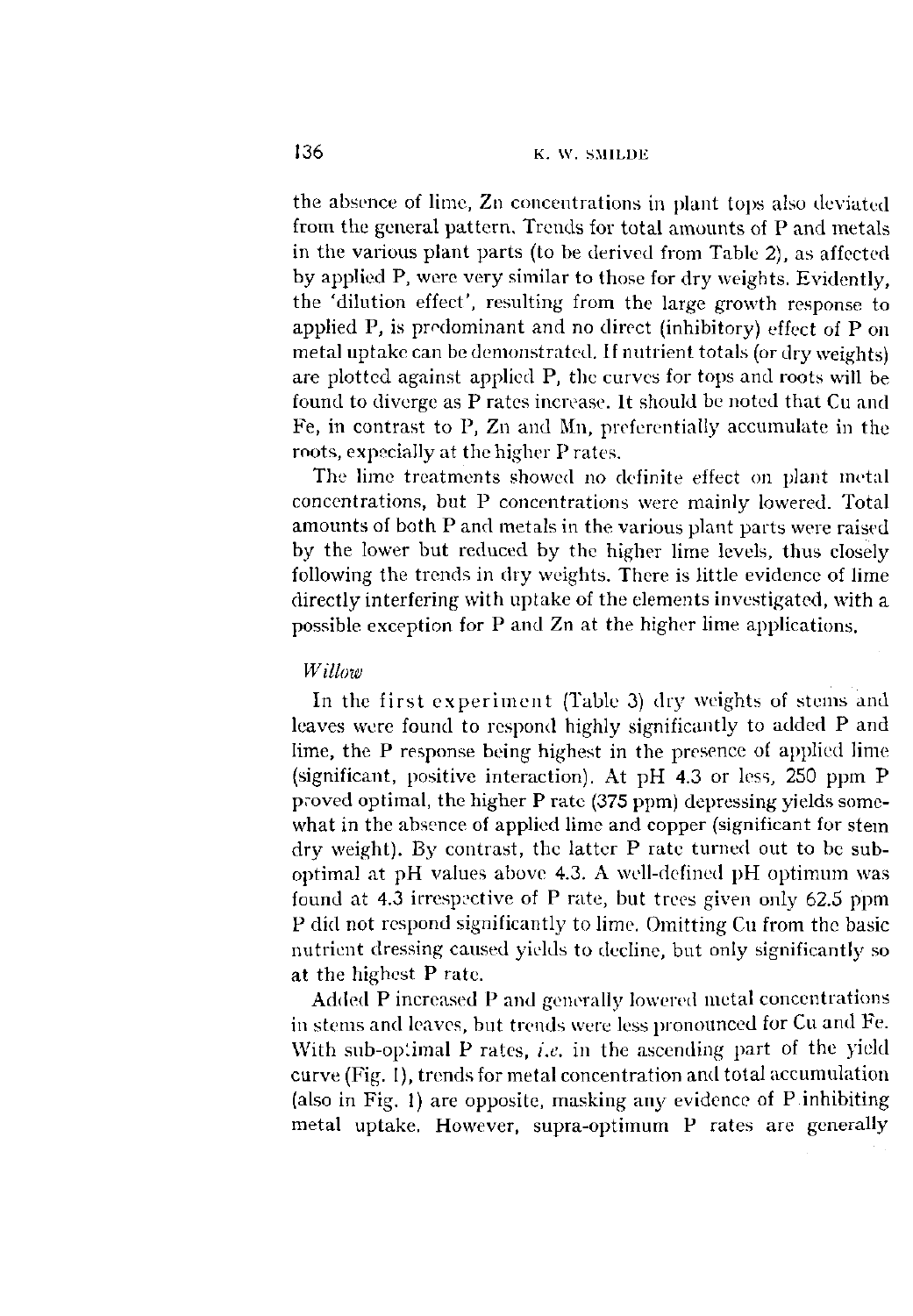Dry-matter yields and P and micronutrient metal concentrations in dry matter of willow cuttings as affected by pH, Cu and P treatments (62.5, 125, 250, and 375 ppm P); dry weights are means of 5 replications ( $=$  5 pots; 1 cutting per pot)

|                 |                                        | Dry wt. $(g)^*$                          |      | $P(^{0}_{70})$ |               | Zn (ppm)                                                         |     | Mn (ppm) |      | Cu (ppm)                 |     | Fe (ppm) |
|-----------------|----------------------------------------|------------------------------------------|------|----------------|---------------|------------------------------------------------------------------|-----|----------|------|--------------------------|-----|----------|
|                 | Stems                                  | Leaves                                   |      |                |               | Stems Leaves Stems Leaves Stems Leaves Stems Leaves Stems Leaves |     |          |      |                          |     |          |
| pH 3,8          | ŀ                                      |                                          |      |                |               |                                                                  |     |          |      |                          |     |          |
| $P_1$           | $\blacksquare$<br>0.3                  | $\blacksquare$<br>0.5                    | 0.11 | 0.12           | $\mathcal{A}$ |                                                                  |     |          |      |                          |     |          |
| P <sub>2</sub>  | $\mathbf{a}$ b<br>0.9                  | ab<br>1.7                                | 0.13 | 0.22           | 514           | 1085                                                             | 70  | 206      | 14.5 |                          |     |          |
| $\mathbf{P}_3$  | be<br>5.0                              | ed<br>7.2                                | 0.22 | 0.44           | 357           | 1058                                                             | 37  | 154      | 15.8 | 18.0                     | 90  | 161      |
| $P_4$           | abd<br>3.4                             | din<br>6. I                              | 0.32 | 0.57           | 327           | 908                                                              | 32  | 126      | 18.2 | 13.8                     | 136 | 194      |
| pH43            |                                        |                                          |      |                |               |                                                                  |     |          |      |                          |     |          |
| $P_1$           | $a$ he<br>1.9                          | a <sub>0</sub><br>1.9                    | 0.09 | 0.11           | 566           | 1973                                                             | 99  | 404      | 6.7  | $\overline{\phantom{0}}$ | 128 | 145      |
| $\mathbf{P}_2$  | и<br>8.8                               | dt<br>7.6                                | 0.10 | 0.21           | 283           | 1364                                                             | 51  | 257      | 9.0  | 14.3                     | 245 | 135      |
| $P_3$           | $\mathbb{R} \times \mathbb{R}$<br>26.3 | $\tt\times \tt R$ .<br>17.9              | 0.17 | 0.33           | 178           | 929                                                              | 28  | 165      | 6.7  | 11.2                     | 42  | 156      |
| $P_4$           | gʻh<br>26.1                            | g h<br>18.8                              | 0.17 | 0.38           | 141           | 761                                                              | 25  | 125      | 7.1  | 11.2                     | 34  | 153      |
| pH 4,3 minus Cu |                                        |                                          |      |                |               |                                                                  |     |          |      |                          |     |          |
| $\mathbf{P}_1$  | abe*<br>1.4                            | $\mathbf{a}$ .<br>1,3                    | 0.09 | 0.11           | 749           | 2638                                                             | 101 | 422      |      |                          |     |          |
| $\mathbf{p}_s$  | n<br>9.0                               | $0\,t^\prime$<br>8.2                     | 0.12 | 0.22           | 427           | 1951                                                             | 47  | 261      | 1.7  | 4.0                      | 49  | 179      |
| $\mathbf{P}_3$  | gʻp<br>22.6                            | a'h'<br>16.2                             | 0.16 | 0.34           | 259           | 1277                                                             | 29  | 169      | 1.5  | 3.3                      | 71  | 175      |
| $P_4$           | h'k<br>18.6                            | h 'k<br>13.7                             | 0.18 | 0.37           | 242           | 1050                                                             | 32  | 143      | 1.5  | 2.8                      | 55  | 179      |
| pH4.8           |                                        |                                          |      |                |               |                                                                  |     |          |      |                          |     |          |
| $P_{1}$         | abi<br>2.6                             | $\ddot{a}$<br>3.1                        | 0.08 | 0.11           | 392           | 1461                                                             | 105 | 400      | 5.4  | 11.7                     | 88  | 150      |
| $\mathbf{P}_2$  | ej<br>7.9                              | djn<br>6.4                               | 0.11 | 0,20           | 248           | 1251                                                             | 58  | 287      | 5.6  | 12.7                     | 64  | 170      |
| $P_5$           | k<br>17.0                              | k<br>11.8                                | 0.14 | 0.29           | 222           | 1180                                                             | 35  | 232      | 6.1  | 11.2                     | 30  | 172      |
| $\mathbf{P}_4$  | $\mathbb{R}^n$<br>24.7                 | $\mathbf{g}^{\prime} \mathbf{1}$<br>17.1 | 0.17 | 0.35           | 143           | 848                                                              | 27  | 184      | 6.0  | 11.0                     | 40  | 160      |
| PH 5.7          |                                        |                                          |      |                |               |                                                                  |     |          |      |                          |     |          |
| $P_1$           | $a \rightarrow n$<br>26                | 4001<br>2.4                              | 0.03 | 0.11           | 196           | 967                                                              | 99  | 343      | 5,3  | 11.9                     | 161 | 198      |
| $\mathbf{p}_2$  | abn<br>3.7                             | ain<br>3.7                               | 0.10 | 0.17           | 168           | 805                                                              | 71  | 303      | 4.8  | 9.8                      | 49  | 166      |
| $\mathbf{P}_3$  | jо<br>10.4                             | do<br>8.1                                | 0.12 | 0.27           | 135           | 665                                                              | 41  | 225      | 5.6  | 10.7                     | 35  | 155      |
| $\mathbf{P}_4$  | kp<br>19.4                             | kp<br>12.6                               | 0.14 | 0.33           | 92            | 558                                                              | 26  | 175      | 5.3  | 9,7                      | 39  | 160      |

\* Figures in the same column having indices in common do not differ significantly ( $P = 0.05$ ) <br>† Insufficient material for analysis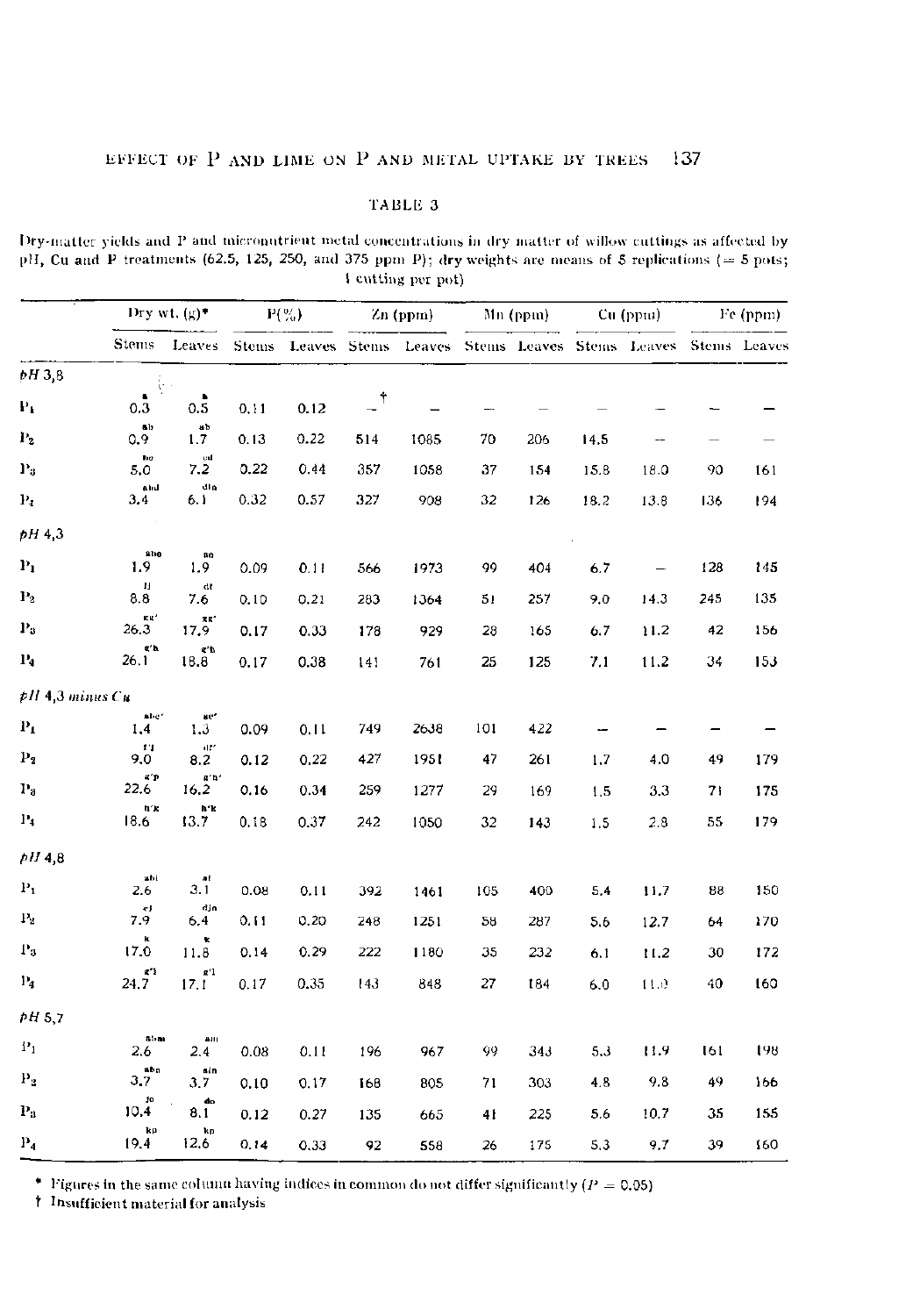associated with decreases both in metal concentration and in total absorption, suggesting an adverse effect either on metal uptake by the roots or on translocation from roots to shoots.



Fig. 1. Dry-matter production and total amounts of *l',* Zn, Mn, Cu and Fe in tops of willow cuttings as influenced by added P and lime.

Plants not given lime showed top chlorosis resembling iron deficiency. Lime depressed P and, generally, Zn, Cu, and Fe concentrations also. No definite trends were demonstrated for Mn. Unfortunately, the reference plant composition data (treatment without lime) are limited because of the small amounts of material available for analysis. Total P and metal accumulation increased with lime applications up to pH 4.3, but decreased at higher pH values, thus following trends in dry weights. The parallel downward trends in concentration and total absorption of P and metals (not distinct for Mn) indicate an adverse effect of lime either on root uptake or on translocation from roots to tops.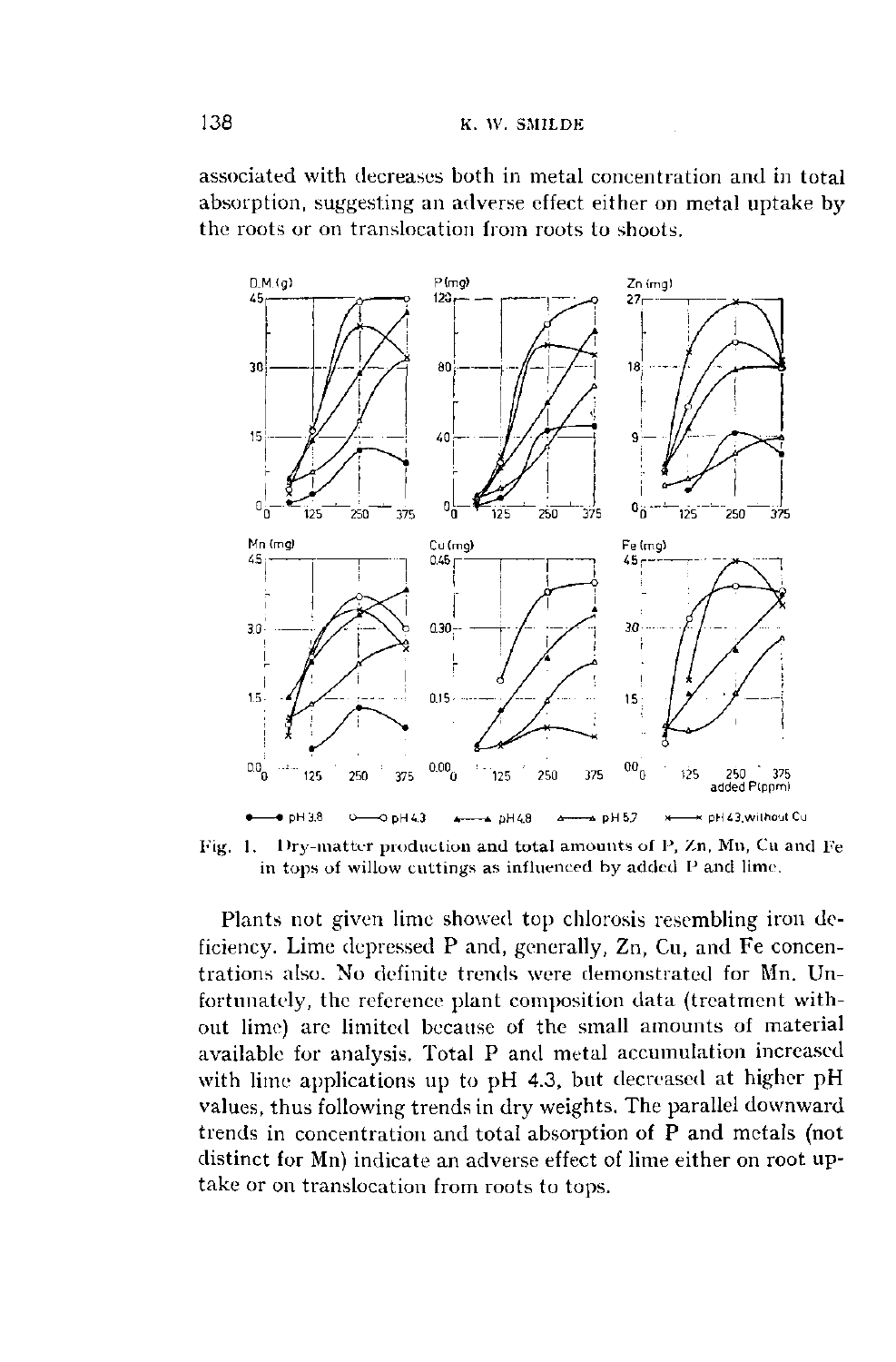Without applied Cu, leaf Cu concentration fell to a low 2.8 ppm (at the highest P rate), but no symptoms of copper deficiency  $cf$ Van der Meiden<sup>17</sup>) were observed. There was a steep rise both in Zn concentration and in total Zn accumulation in plant tops, but no similar effects occurred for the other metals.

| TABLE. |  |  |  |
|--------|--|--|--|
|--------|--|--|--|

Dry-matter yields and P and micronutrient metal concentrations in dry matter of willow cuttings as affected by pH and P treatments (25, 62.5, 125, 187.5, 250, and 500 ppm); dry weights are means of 5 replications  $( = 5$  pots; 3 cuttings per pot)

|                    |                |            | pH 3.8     |            |                         |            | pH 4.3         |                |                            |                      |              |           |  |
|--------------------|----------------|------------|------------|------------|-------------------------|------------|----------------|----------------|----------------------------|----------------------|--------------|-----------|--|
|                    | P <sub>1</sub> | $P_2$      | Р,         | $P_4$      | P <sub>5</sub>          | $P_6$      | P <sub>T</sub> | P <sub>2</sub> | $P_3$                      | $P_{4}$              | $_{\rm P_5}$ | $P_6$     |  |
| Dry weight $(e)^*$ |                |            |            |            |                         |            |                |                |                            |                      |              |           |  |
| Stenis             | 0.4            | ab.<br>0.5 | њe<br>0.9  | ađg<br>1.8 | sec <sub>1</sub><br>1.9 | uf.<br>0.6 | B p<br>1.3     | яh<br>5.8      | 1<br>19.8                  | 32.9                 | jk<br>34.4   | ш<br>22.4 |  |
| Leaves             | 8<br>0.7       | ab-<br>1.1 | a c<br>2.0 | ado<br>3.9 | ae<br>3.8               | a f<br>1.3 | 8g<br>1.8      | n is<br>6.6    | $\pmb{\mathsf{L}}$<br>16.8 | $\mathbf{1}$<br>24.3 | Jk<br>25.9   | п<br>21.0 |  |
| Roots              | a<br>0.6       | a b<br>0.8 | äс<br>1.6  | acd<br>2.4 | açe<br>2.5              | af<br>0.8  | Ag.<br>1.2     | eh<br>3.5      | u<br>9,5                   | Jk<br>12,2           | k<br>11.8    | 7.7       |  |
| $P(\%)$            |                |            |            |            |                         |            |                |                |                            |                      |              |           |  |
| Stems              | 0.08           | 0.10       | 0.16       | 0.26       | 0.30                    | 0.49       | 0.08           | 0.09           | 0.14                       | 0.17                 | 0.18         | 0.24      |  |
| Leaves             | 0.10           | 0.12       | 0.24       | 0.52       | 0.62                    | 0.55       | 0.10           | 0.16           | 0.29                       | 0.35                 | 0.38         | 0.45      |  |
| Roots              | 0.20           | 0.23       | 0.28       | 0.34       | 0.42                    | 0.51       | 0.15           | 0.18           | 0.22                       | 0.29                 | 0.34         | 0.45      |  |
| 2n(ppm)            |                |            |            |            |                         |            |                |                |                            |                      |              |           |  |
| <b>Stems</b>       | 225            | 290        | 274        | 338        | 301                     | 211        | 629            | 463            | 292                        | 205                  | 172          | 214       |  |
| Leaves             | 410            | 492        | 705        | 776        | 765                     | 602        | 1873           | 1935           | 1329                       | 1077                 | 905          | 929       |  |
| Roots              | 365            | 332        | 301        | 265        | 290                     | 247        | 637            | 457            | 384                        | 364                  | 360          | 283       |  |
| $Mn$ (ppm)         |                |            |            |            |                         |            |                |                |                            |                      |              |           |  |
| Stems              | $-+$           | 71         | 58         | 51         | 47                      | 34         | 108            | 70             | 38                         | 30                   | 29           | 33        |  |
| Leaves             | -              | 174        | 199        | 190        | 195                     | 253        | 390            | 324            | 216                        | 184                  | 162          | 139       |  |
| Roots              | 52             | 45         | 39         | 33         | 36                      | 33         | 70             | 47             | 38                         | 38                   | 35           | 32        |  |
| Cu(ppm)            |                |            |            |            |                         |            |                |                |                            |                      |              |           |  |
| <b>Stems</b>       |                |            | 10         | 11         | 9                       |            | 7              | 8              | 7                          | 6                    | 9            | 9         |  |
| Leaves             |                |            | 15         | 26         | 17                      | 10         | 16             | 14             | 13                         | 12                   | 14           | 13        |  |
| Roots              |                |            | 99         | 124        | 141                     | 58         | 270            | 484            | 379                        | 312                  | 261          | 370       |  |
| Fe(ppm)            |                |            |            |            |                         |            |                |                |                            |                      |              |           |  |
| <b>Stems</b>       |                | 105        | 104        | 112        | 89                      | 85         | 78             |                | 34                         | 36                   | 50           | 40        |  |
| Leaves             | 285            | 256        | 235        | 236        | 225                     | 242        | 177            | 134            | 158                        | 151                  | 155          | 150       |  |
| Roots              | 470            | 405        | 339        | 327        | 305                     | 400        | 619            | 546            | 622                        | 630                  | 477          | 461       |  |

\* Figures in the same line having indices in common do not differ significantly ( $P =$  $0.051$ 

+ Insufficient material for analysis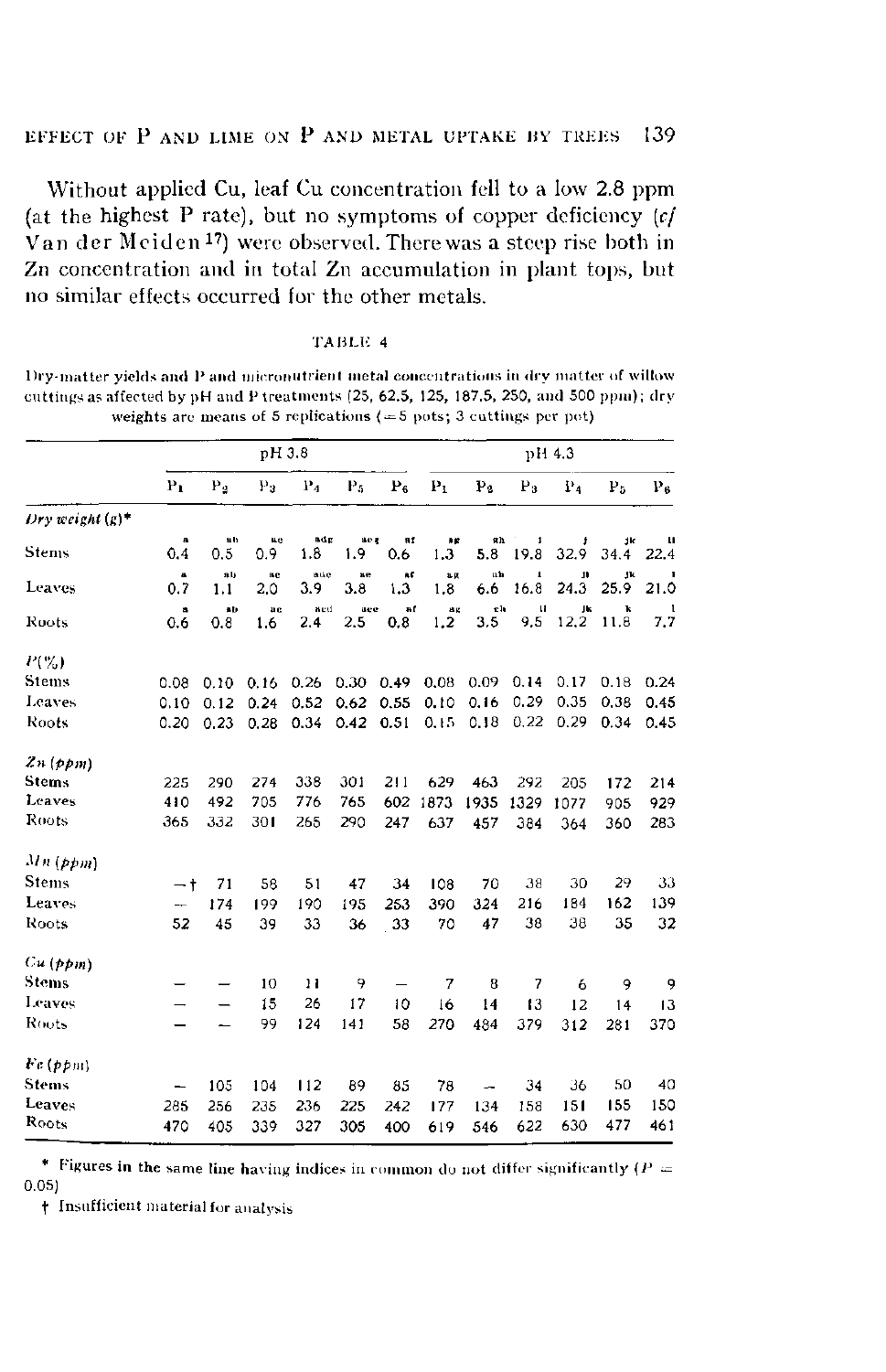The second experiment was intended to study P effects in more detail, without and with (optimum rate) applied lime. The results (Table 4) largely confirm those of the first experiment. P and lime effects were highly significant and so was their interaction. Actually, no significant yield response to P was obtained in the absence of applied lime and, similarly, plants did not respond to lime at the lowest P rate (25 ppm). Applying 250 ppm P proved optimal and dry weights were significantly reduced when doubling this rate. Trends for stems, leaves, and roots were identical, being most pronounced in plant tops.

Trends for nutrient concentrations and totals (calculated from Table 4), as affected by applied P, correspond with those reported above. However, mainly at the lower P rates without applied lime, Zn (leaf and stem), Mn (leaf) and Cu (root) concentrations behaved differently. Generally, there was a concurrent decline in concentration and total accumulation of metals at P rates exceeding the optimum. Plotting nutrient totals (or dry weights) against Prates would show the curves for tops and roots to diverge as P increases and, eventually, to converge as P surpasses the optimum. In contrast to P, Zn and Mn, the metals Cu and Fe would be found to accumulate increasingly in the roots. These data do not suggest that P (at (sub) optimal rates) interferes with the translocation of metals other than Cu and Fe from roots to shoots.

Plants not receiving lime had chlorotic upper leaves, particularly so at the higher P rates. Liming (up to pH 4.3) generally lowered plant nutrient concentrations but increased their totals in the various plant parts. However, Zn (all plant parts), Cu (root) and Fe (root) concentrations increased rather than diminished with applied lime.

# *Scots pine*

Dry weights of all plant parts (Table 5) were highly significantly increased by applied P and decreased by lime (pH 4.3), the P response being largest without lime added (significant negative interaction). P rates over 187.5 ppm (pH3.8) and 250 ppm (pH 4.3) did not further significantly increase yields. Growth responses diminished in the order: needles, roots, stems.

Symptoms of phosphorus deficiency, characterized by dull, darkgreen needles (often affected by black algae) turning brownish purple and dying (cf Baule und Frikker<sup>3</sup>; Van Goor<sup>7</sup>) occu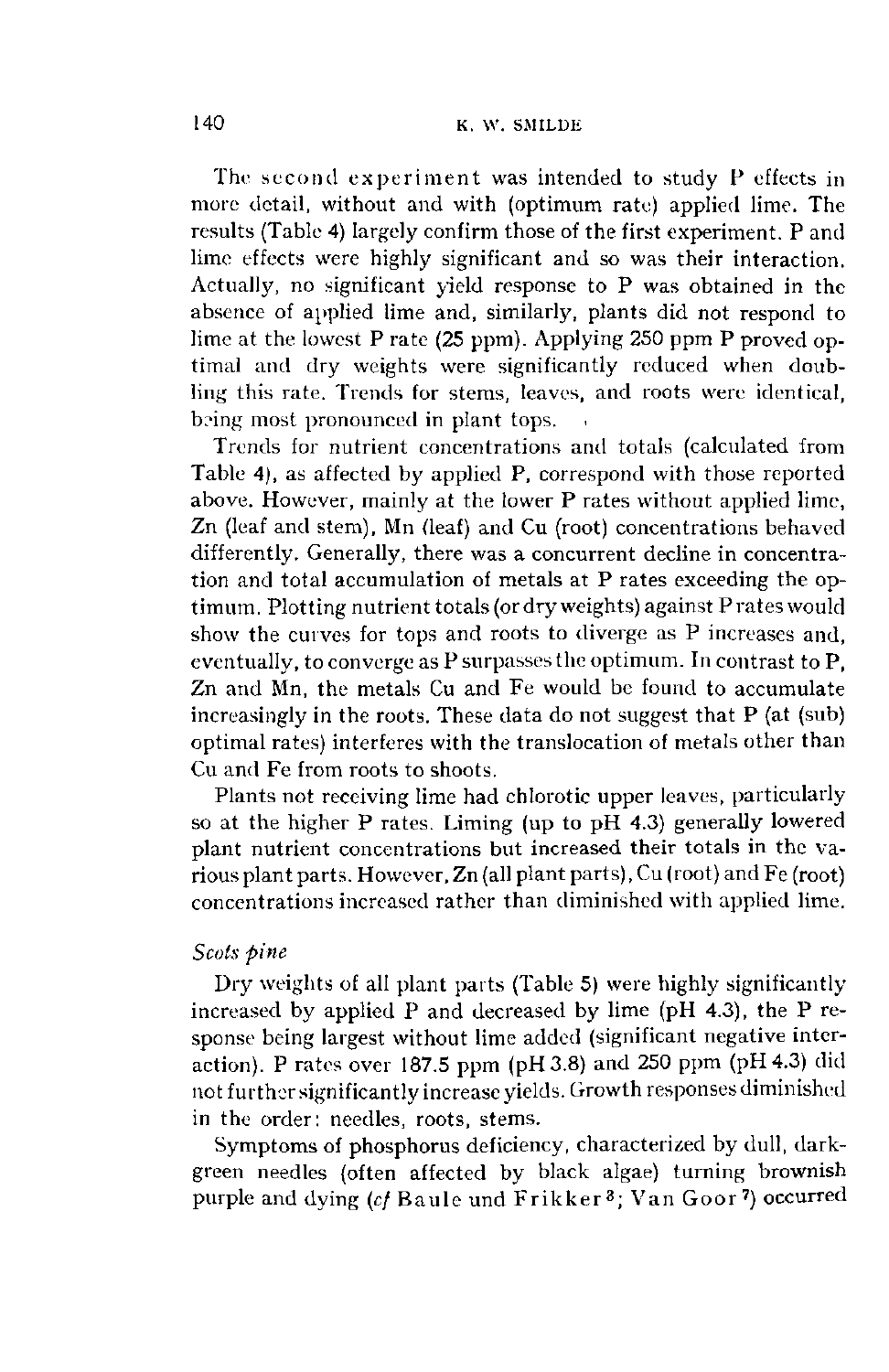|                |         |                | pH 3.8                             |                   |                      |                                    |                     |                       | pH 4,3                   |                |             |              |
|----------------|---------|----------------|------------------------------------|-------------------|----------------------|------------------------------------|---------------------|-----------------------|--------------------------|----------------|-------------|--------------|
|                | $P_{L}$ | P <sub>2</sub> | P <sub>3</sub>                     | $P_4$             | $P_{\delta}$         | $\mathbf{P}_{\mathbf{G}}$          | $P_1$               | P <sub>2</sub>        | $P_3$                    | $\Gamma_4$     | Ps          | $P_{\rm fl}$ |
| $Dry weight*$  |         |                |                                    |                   |                      |                                    |                     |                       |                          |                |             |              |
| Stenus         | 3.1     | 10.4           | c.<br>22.7                         | d                 | de<br>33.7 34.9 34.4 | at                                 | 68<br>2.1           | $\blacksquare$<br>3.3 | ab1                      | h1<br>9.0 14.7 | ek.<br>23.4 | c.<br>24.3   |
| Needles        | 4.7     | ъ<br>26.4      |                                    | ar.<br>55.6 78.6  | dø<br>77.5 86.8      | ef                                 | 我读<br>$2.5\,$       | $th$                  | ы<br>6.5 21.8 36.8 61.1  | ы              | ek          | edl<br>66.3  |
| Roots          | 4.5     | b<br>21.0      | ck.                                | ar<br>40.4 54.7   | de                   | ef<br>55.3 60.8                    | $\mathbf{a}$<br>3.0 | <b>M.T.</b><br>7.4    | alıi<br>$15.2$ 26.9 38.8 | bj             | eJk         | dk)<br>44.5  |
| Phosphorus     |         |                |                                    |                   |                      |                                    |                     |                       |                          |                |             |              |
| <b>Steins</b>  | 0.08    |                | 0.10 0.12 0.10 0.09 0.10 0.08 0.09 |                   |                      |                                    |                     |                       | $0.10\quad 0.10$         |                | 0.10        | 0.11         |
| <b>Needles</b> | 0.07    | 0.10           |                                    | $0.14 \quad 0.15$ |                      | $0.15$ $0.17$ $0.09$               |                     | 0.09                  | 0.13                     | 0.17           | 0.17        | 0.18         |
| Roots          | 0.10    | 0.15           | $0.17 -$                           | 0.18              |                      | $0.20$ $0.22$ $0.08$ $0.17$ $0.17$ |                     |                       |                          | 0.20           | 0.23        | 0.27         |
| Nitrogen       |         |                |                                    |                   |                      |                                    |                     |                       |                          |                |             |              |
| <b>Steins</b>  | 2.70    | 2.06           | 1.52                               | -1.11             |                      | $0.82$ $0.71$ $2.45$ $2.16$        |                     |                       | 1.39                     | 1.08           | 0.85        | 0.86         |
| Needles        | 3.73    | 3.35           | 2.08                               | 1.72              | 1.84                 | 1.71                               | 2.69                | 2.80                  | 2.46                     | 2.03           | 1.62        | 1.76         |
| Roots          | 2.64    | 2.63           | 1.88                               | 1.48              | 1.65                 |                                    |                     | 1.56 2.08 2.15 2.20   |                          | 1,68           | 1.58        | 1.54         |

Dry-matter yields (g) and P and N concentrations  $(\%)$  in dry matter of Scots pine seedlings as affected by various pH and P treatments (12.5, 62.5, 125, 187.5, 250, and 375 ppm P); dry weights are means of 5 replications  $( = 5 \text{ pots}; 5 \text{ seedlings per pot})$ 

\* Figures in the same line having indices in common do not differ significantly ( $P =$  $0.05)$ 

at P rates up to 125 ppm. Affected plants contained  $0.13 - 0.14$  per cent P or less in the dry matter of needles.

Added P raised P and lowered N and metal concentrations in all plant parts (Tables 5, 6). However, in several cases the decline in metal concentrations was preceded by a (substantial) rise at the lower P rates. Curves representing dry weights and element totals as plotted against added P have the same shape (Fig. 2), contrasting with the descending trend in element (except P) concentrations. Again, 'dilution' appears to be predominant, obscuring a direct (inhibitory) effect of P on N and metal absorption. Some evidence of such a mechanism is shown at near-optimum P rates, in the form of concurrent declines in element concentrations and totals (Al, Zn, Mn). The divergence between corresponding curves for tops and roots with increasing P rates indicates that more N, P, Mn and, to a lesser extent Zn, accumulate in the tops relative to the roots, whereas the reverse holds for Cu. Fe and Al.

Liming (pH 4.3) tended to reduce the concentrations of all ele-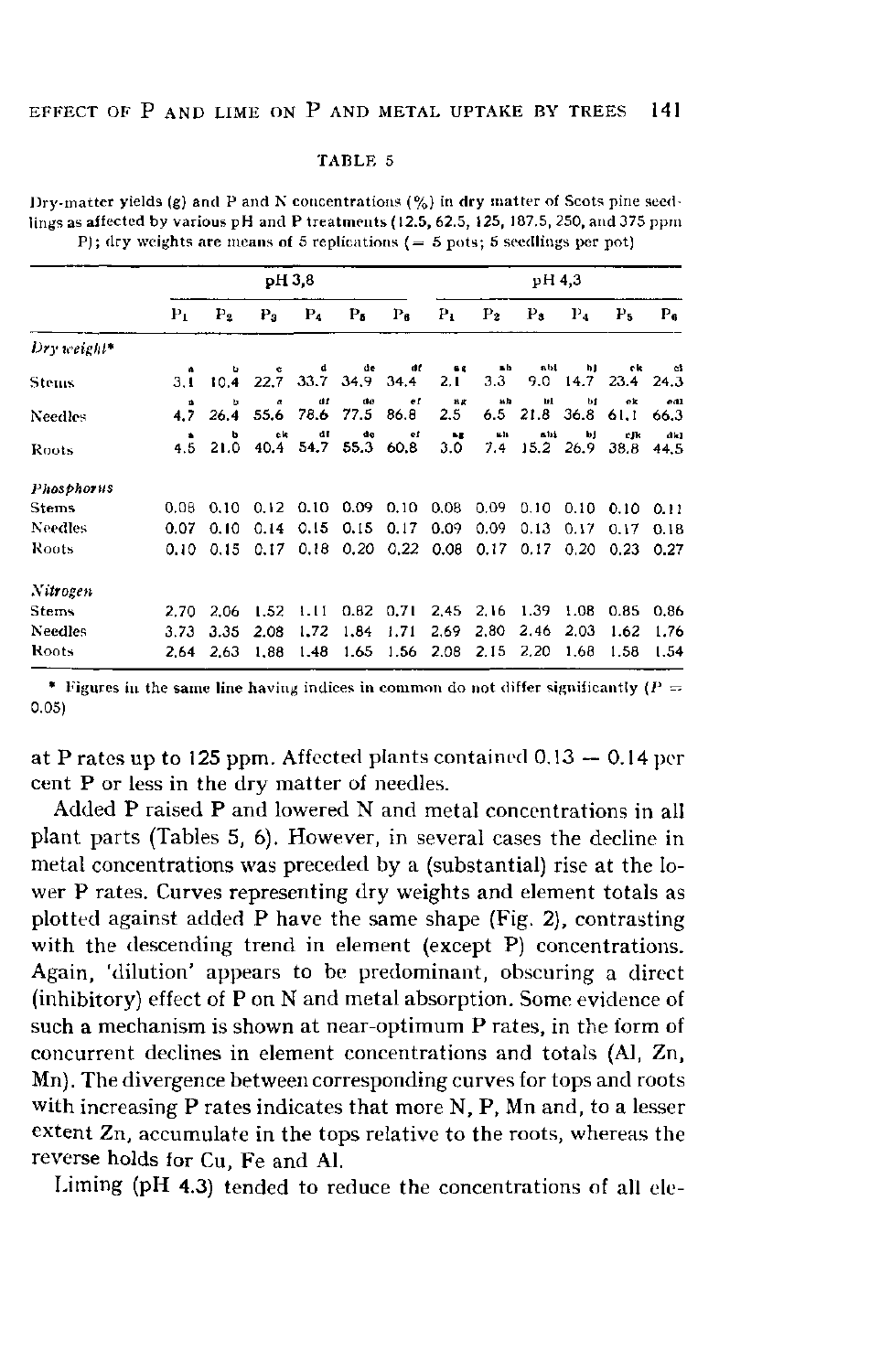|                |       |                  |       | pH 3,8 |       |                |         |                |       | pH 4.3 |      |             |
|----------------|-------|------------------|-------|--------|-------|----------------|---------|----------------|-------|--------|------|-------------|
|                | $P_1$ | $P_{\mathbf{S}}$ | $P_3$ | $P_4$  | $P_5$ | $P_{\epsilon}$ | $P_{L}$ | P <sub>2</sub> | $P_3$ | Ρ,     | P5   | $P_{\beta}$ |
| Zn (ppm)       |       |                  |       |        |       |                |         |                |       |        |      |             |
| <b>Stems</b>   | 152   | 177              | 135   | 115    | 97    | 92             | 148     | 112            | 102   | 96     | 90   | 86          |
| <b>Needles</b> | 217   | 238              | 199   | 163    | 169   | 162            | 171     | 256            | 265   | 247    | 207  | 202         |
| Roots          | 380   | 461              | 331   | 234    | 210   | 205            | 343     | 576            | 640   | 460    | 488  | 363         |
| $Mn$ (ppm)     |       |                  |       |        |       | Ŷ.             |         |                |       |        |      |             |
| <b>Stems</b>   | 152   | 169              | 92    | 61     | 41    | 37             | 94      | 82             | 80    | 53     | 44   | 36          |
| <b>Needles</b> | 246   | 311              | 189   | 154    | 142   | 130            | 182     | 279            | 285   | 236    | 196  | 169         |
| Roots          | 119   | 91               | 28    | 21     | 20    | 18             | 56      | 82             | 93    | 43     | 31   | 27          |
| Cu(ppm)        |       |                  |       |        |       |                |         |                |       |        |      |             |
| <b>Stems</b>   | 10.2  | 9.2              | 9.4   | 7.0    | 5.9   | 5.6            | 13.6    | 8.0            | 7.0   | 6.7    | 7.2  | 5.9         |
| Needles        | 7.7   | 6.9              | 6.2   | 5.2    | 5.2   | 4,9            | 4.8     | 5.0            | 5.8   | 5.8    | 5.4  | 4.9         |
| Roots          | 35.5  | 44.5             | 34.7  | 28.8   | 25,7  | 27.1           | 37.2    | 47.6           | 41.7  | 28.8   | 37.2 | 34.9        |
| Fe~(ppm)       |       |                  |       |        |       |                |         |                |       |        |      |             |
| Stems          | 178   | 141              | 170   | 105    | 126   | 76             | 311     | 116            | 80    | 89     | 68   | 80          |
| Needles        | 210   | 148              | 124   | 121    | 116   | 130            | 158     | 152            | 123   | 132    | 110  | 114         |
| Roots          | 815   | 605              | 535   | 519    | 512   | 475            | 628     | 1029           | 538   | 525    | 657  | 535         |
| Ai(ppm)        |       |                  |       |        |       |                |         |                |       |        |      |             |
| <b>Stems</b>   | 565   | 242              | 252   | 228    | 168   | 135            | 452     | 273            | 146   | 158    | 138  | 129         |
| <b>Needles</b> | 671   | 367              | 315   | 298    | 257   | 240            | 244     | 219            | 185   | 244    | 218  | 199         |
| Roots          | 2636  | 2537             | 2718  | 2547   | 1998  | 1797           | 3631    | 4890           | 2246  | 1898   | 2073 | 1562        |

Concentrations of micronutrient metals in dry matter of Scots pine seedlings as affected by various pH and P treatment (12.5, 62.5, 125, 187.5 250, and 375 ppm P)

ments investigated, except P. However, the trend was not distinct for needles, whilst root concentrations increased rather than decreased. Trends for totals were more definite, declining with lime applied. For some metals (Zn, Mn, Cu) this effect was small at the higher P applications. From these data there is little conclusive evidence that lime inhibited metal absorption by the roots.

In a supplementary pot experiment, Scots pine seedlings were grown on a podzolic soil (pH 4.3, 0.15 ppm water-extractable P) which had been exposed to Zn pollution from a Zn factory (Budel) for many years. The Somcren soil was used as a reference. The largest amount of applied P (375 ppm) proved sub-optimal for the Budel soil, whereas 187.5 ppm P was found to be adequate for the Someren soil. This is in line with the plant P concentrations attained :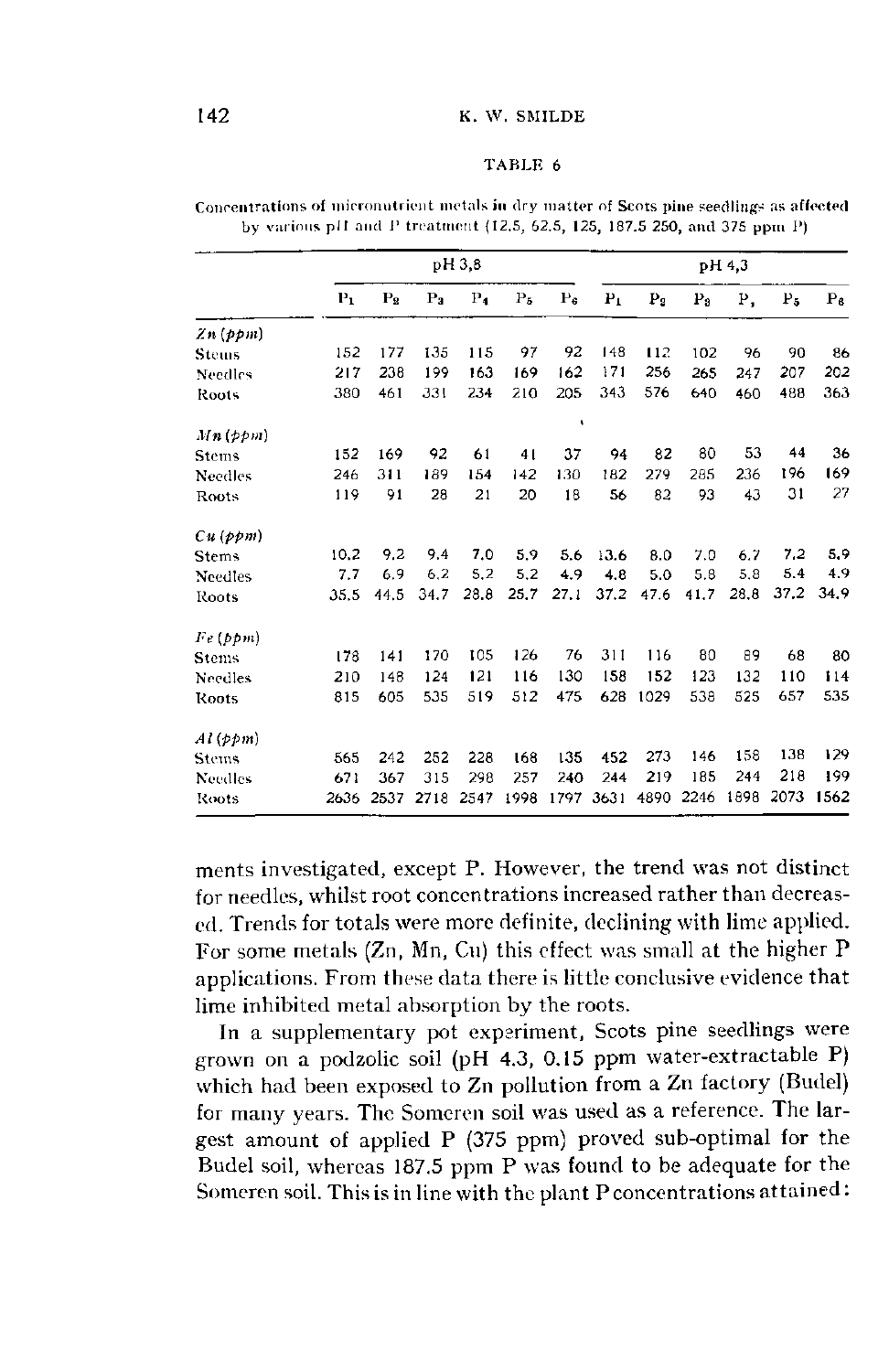

F : Dry-matter production and total amounts of P, N, Zn, Mn, Cu, Fe and Al in tops and roots of Scots pine seedlings as influenced by added  ${\rm P}$  and lime.

0.08, 0.13, and 0.14 per cent P (Budel soil) as against 0.10, 0.16 and 0.17 per cent P (Someren soil), for stems, needles and roots respectively. Plant Zn concentrations diminished with increasing rates of applied P and ranged from 286-156, 419-259 and 522-365 ppm Zn (Budel soil) as against 114-85, 161-126 and 262-136 ppm Zn (Someren soil), for stems, needles and roots respectively.

# *Soil analysis*

Dithizone-extractable soil Zn (Table 7) as determined in the poplar experiment tended to decrease as more P and lime were added. The apparent P effect can be explained on the basis of a higher Zn uptake by the plant  $(cf$  p. 136), assuming that dithizone-extractable soil  $Z$ n is plant available (Massey  $^{14}$ ). Liming would appear t a real depressing effect, the higher rates reducing both dithizoneextractable soil  $Zn$  and plant  $Zn$ . Supplementary analyses following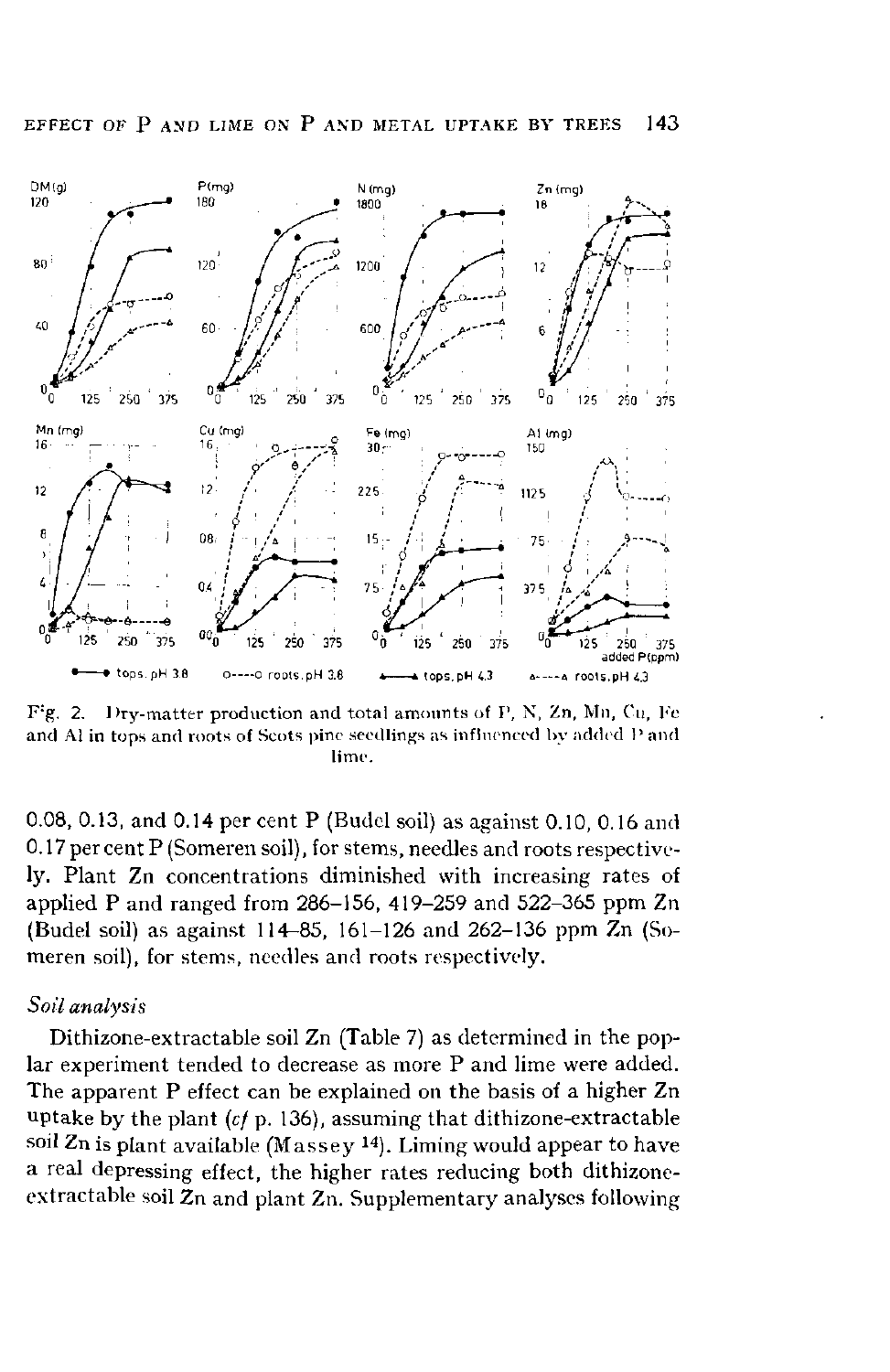Dithizone-extractable soil Zn (ppm) as influenced by various pH and P treatments (0, 62.5, 125 and 250 ppm P). Samples taken after harvesting the crop (poplar cuttings)

|      | pH 3.8 |                                                                         |  |  |  | pH 4,3 pH 4.7 |  |  | pH 5.5 |  |  |  |
|------|--------|-------------------------------------------------------------------------|--|--|--|---------------|--|--|--------|--|--|--|
|      |        | $P_0$ $P_1$ $P_2$ $P_3$ $P_0$ $P_3$ $P_0$ $P_3$ $P_0$ $P_1$ $P_2$ $P_3$ |  |  |  |               |  |  |        |  |  |  |
| Soil |        | 9,2 9,7 9,4 7,3 8,2 6,6 6,4 7,5 8,3 6,8 4,6 4,6                         |  |  |  |               |  |  |        |  |  |  |

extraction in  $2.5\%$  acetic acid produced soil Zn values in the 10-20 ppm range, irrespective of the amount of P and lime added. This is considerably less than in the nearby Budel area exposed to atmospheric Zn pollution, where levels of 40, 60, and 310 ppm acetic acidextractable soil Zn were obtained at, respectively, 1500, 400, and 200 metres from the zinc factory.

Some selected data on soil P, obtained in the experiment with Scots pine, are presented in Table 8. Water-soluble soil P was raised more than proportionally with increasing P rates, causing the ratio water-soluble over total P to rise. Considering the sigmoid shape of

| TABLE 8 |  |  |  |
|---------|--|--|--|
|---------|--|--|--|

Total and water-soluble soil P (ppm) as influenced by various pH and P treatments (0, 12.5, 62.5, 125, 187.5, 250, and 375 ppm P). Samples taken after harvesting the crop (Scots pine seedlings)

|                 | $P_0$ | $\mathbf{P_{I}}$ | $P_2$ | $P_{\rm fl}$ | P <sub>4</sub> | P5   | $P_{\beta}$ |
|-----------------|-------|------------------|-------|--------------|----------------|------|-------------|
| pH3.8           |       |                  |       |              |                |      |             |
| Water-soluble P | 1.6   | 2,2              | 6,2   | 13,1         | 24,3           | 40.9 | 68,9        |
| Total P         | 90    | 90               | 130   | 220          | 220            | 310  | 440         |
| $pH$ 4.3        |       |                  |       |              |                |      |             |
| Water-soluble P | 1.6   | 1.9              | 4.4   | 8.7          | 16.2           | 28.1 | 50.9        |
| Total P         | 80    | 90               | 130   | 220          | 260            | 350  | 440         |

the P absorption curves (Fig. 2), and assuming that the absorbed P comes mainly from the water-soluble fraction, the effect may even be larger than would appear from Table 8. Simultaneous application of lime and P reduced the increase in water-soluble P. Because of the concurrent decline in plant P (Fig. 2), Table 8 probably gives too low an estimate of this effect. There is no evidence that lime affected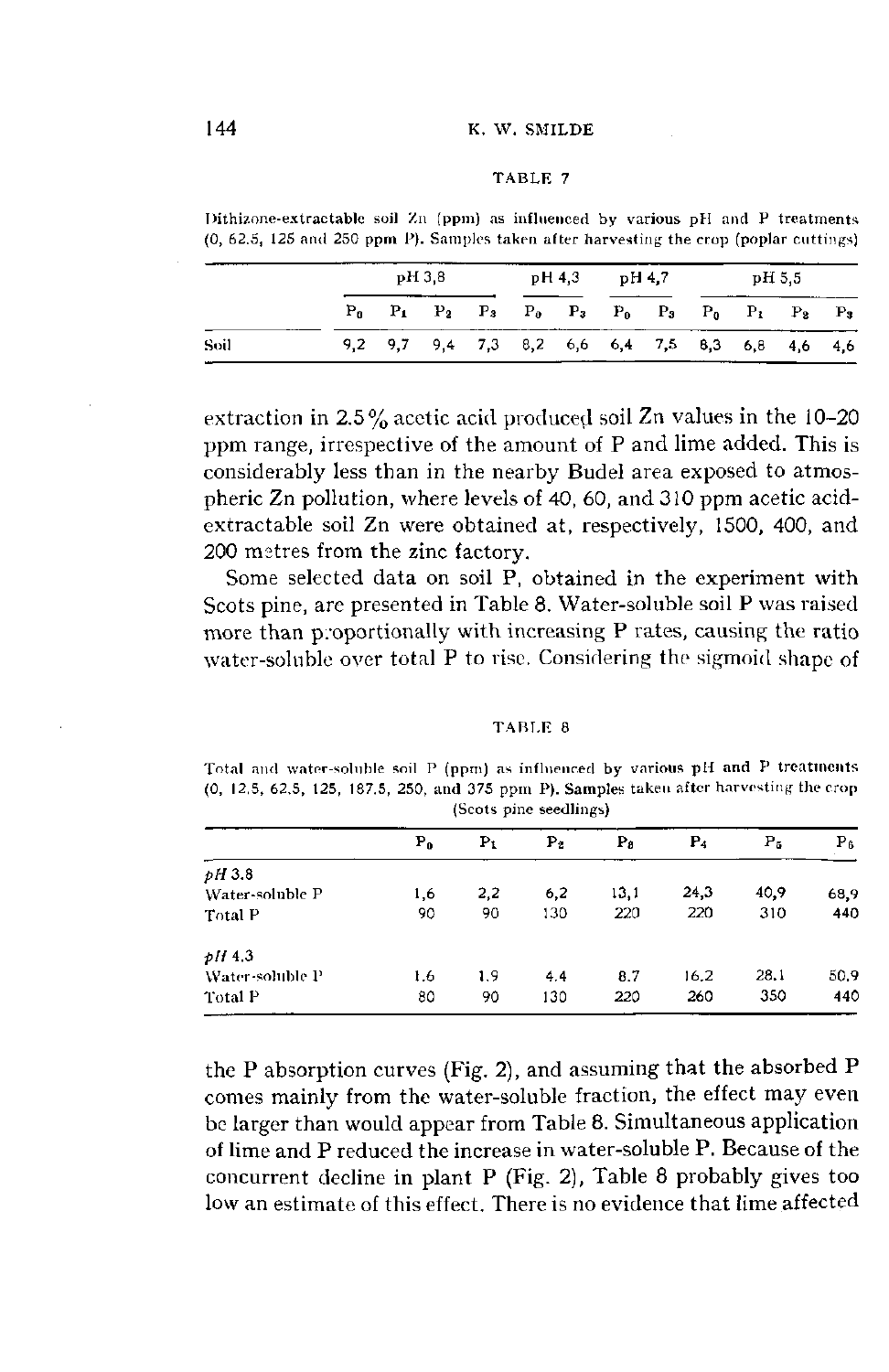the amount of native water-soluble soil P. In the poplar experiment (data not presented) water-soluble soil P also varied within narrow limits (1.6-2.2 ppm) in the P<sub>0</sub> treatments with pH ranging from 3.8 to 5.5.

### DISCUSSION

Under the various conditions of P supply, varying from (extreme) deficiency to sufficiency, the broadleaved species accumulated more P per unit of dry matter than did the conifers. Maximum growth was associated with foliar concentrations of 0.14 (probably suboptimal), 0.23, 0.35-0.38, and 0.15-0.17% P for Douglas fir, poplar, willow, and Scots pine, respectively.

The foliar Zn concentrations of all four tree species investigated appear abnormally high when compared with the data of Ahre Beaton and Brown *et al.*<sup>4</sup>, Hacskaylo *et al.*<sup>9</sup>, and Stor Poplar and willow attained much higher levels than did the conifers. This is in accordance with Stone  $25$ , who, in his excellent re lists *Populus* and *Salix* among the Zn-accumulator species and genera. Foliar Fe is also high, but Cu and Mn levels are more in line with the values quoted in the above reports.

Published data from the Netherlands <sup>15 16</sup> <sup>17 18</sup> indicate tha fertilizer dressings of P, especially in the presence of N, may induce Cu deficiency in various tree species. However, leaf concentrations associated with deficiency symptoms, *i.e.* values lower than 4 ppm Cu (poplar) or 2.5 ppm Cu (willow and Douglas fir), were not encountered in the present study.

For lack of published (foliar) Al concentrations no evaluation of the Al levels can be given. Mean levels of 750 ppm Al for *Pinus*  radiata growing on very acid soils are stated by Humphreys and Truman <sup>11</sup>. However, as work with nutrient solution culture s ed, this species proved quite tolerant to Al provided ample P was available. This internal plant tolerance may also hold for other species and for other metals, as the results of the present work and the investigations on Zn/Cu/Fe-P inter-relationships in *Pinus elliottii*<sup>27</sup> and on Cu-P interactions in citrus seedlings  $^{22}$  would suggest. F may also have a 'natural' mechanism of immobilizing Cu (in roots).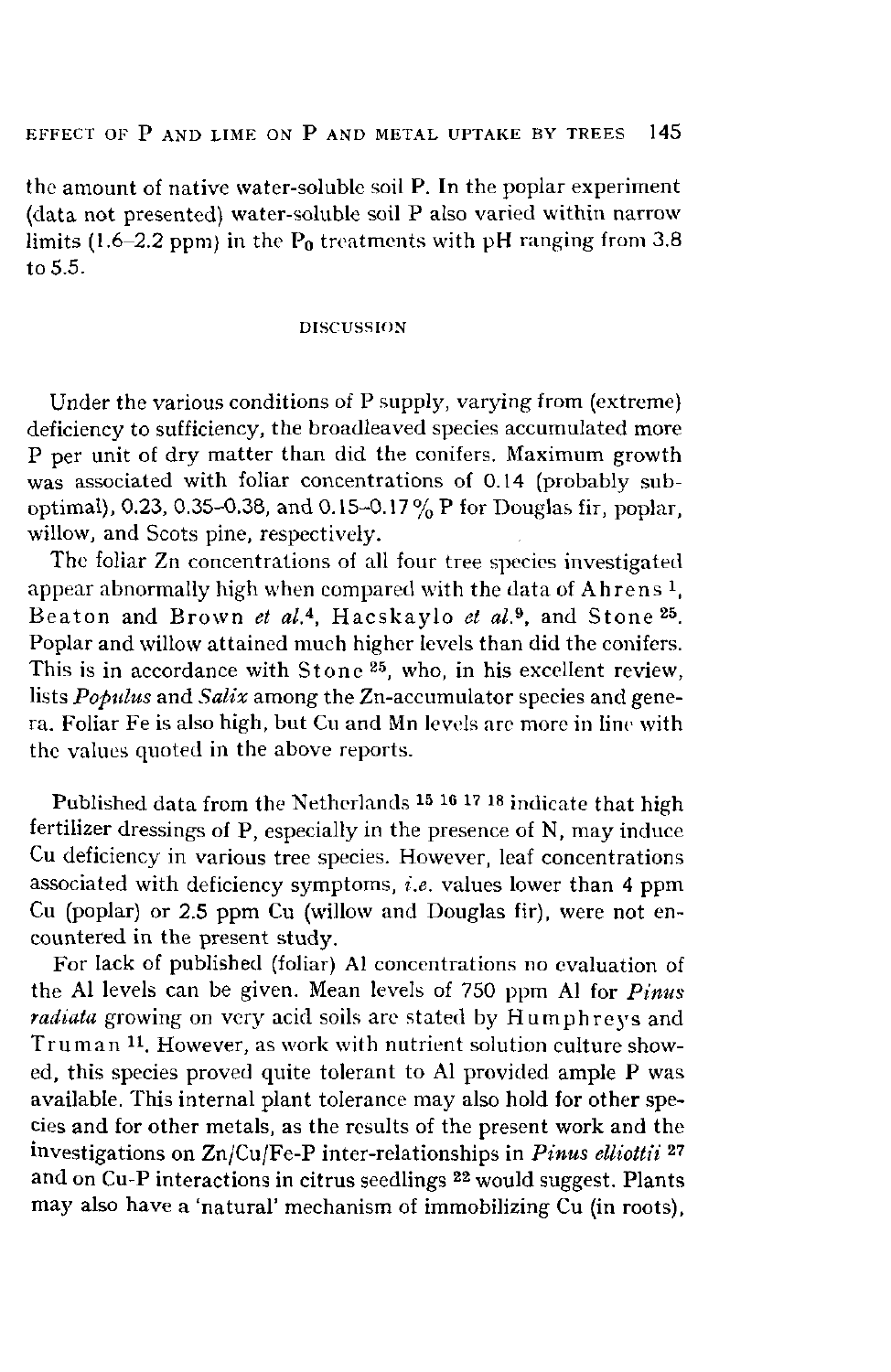and probably other (heavy) metals as well<sup>2</sup>, as suggeste Dijkeman and De Sousa <sup>6</sup> reporting on the growth of *Betu* in a copper swamp forest.

It should be emphasized that the effects of P and lime on uptake and translocation of metals cannot be evaluated only on the basis of concentrations. Total uptake and distribution within the plant should also be assessed to obtain a proper insight into the nutritional status. Inadequate data in this respect probably explain discrepancies in the literature <sup>26</sup>. In the present work inhibition of me sorption by the trees only seemed to occur with excessive rates, but not with normal additions of P, and of lime (broadleaved species). All tree species studied preferentially accumulated Cu and Fe, and conifers also Zn and Al (Scots pine), in the roots, and Mn in the foliage. This is in agreement with published data for *Populus deltoïdes*  and Scots pine grown in nutrient solution culture <sup>9</sup>. There is a indication that P interfered with the root to shoot translocation of Cu, Fe, and Al, but not with that of Zn and Mn. Similar differences between Cu on the one hand, and Zn and Mn on the other, in their interaction with P, are described by <code>Spencer</code>  $^{21}$  for ci

The dithizone-extractable soil Zn levels (Table 7) cannot be considered anomalously high when compared with the data reported by Massey <sup>14</sup> and Shaw and Dean <sup>20</sup>. Acetic acid-extractable values too are considerably lower than those of Zn-polluted locations in the vicinity of Zn factories. Henkens <sup>10</sup> reports concentrati 500-800 ppm acetic acid-extractable Zn in soils annually flooded by Zn-contaminated river (Dommel) water before 1960. However, since the plant metal concentration is more indicative than the metal concentration of the soil, it is postulated that besides P deficiency excess Zn might be an important factor in limiting tree growth on the Someren soil. On the Budel soil the extreme P deficiency would appear more clearly to be induced by Zn toxicity.

The relationship between water-soluble soil P and added P (sigmoid curve) and also the sigmoid shape of the P absorption curves (Figures 1, 2) suggest P fixation. In this study trends in water-soluble soil P were not necessarily reflected in plant P uptake. Raising soil pH from 3.8 to 4.3 did not affect the (very low) level of native water-soluble P and reduced the increase in water-soluble P following P application (p. 144). However, the broadleaved species absorb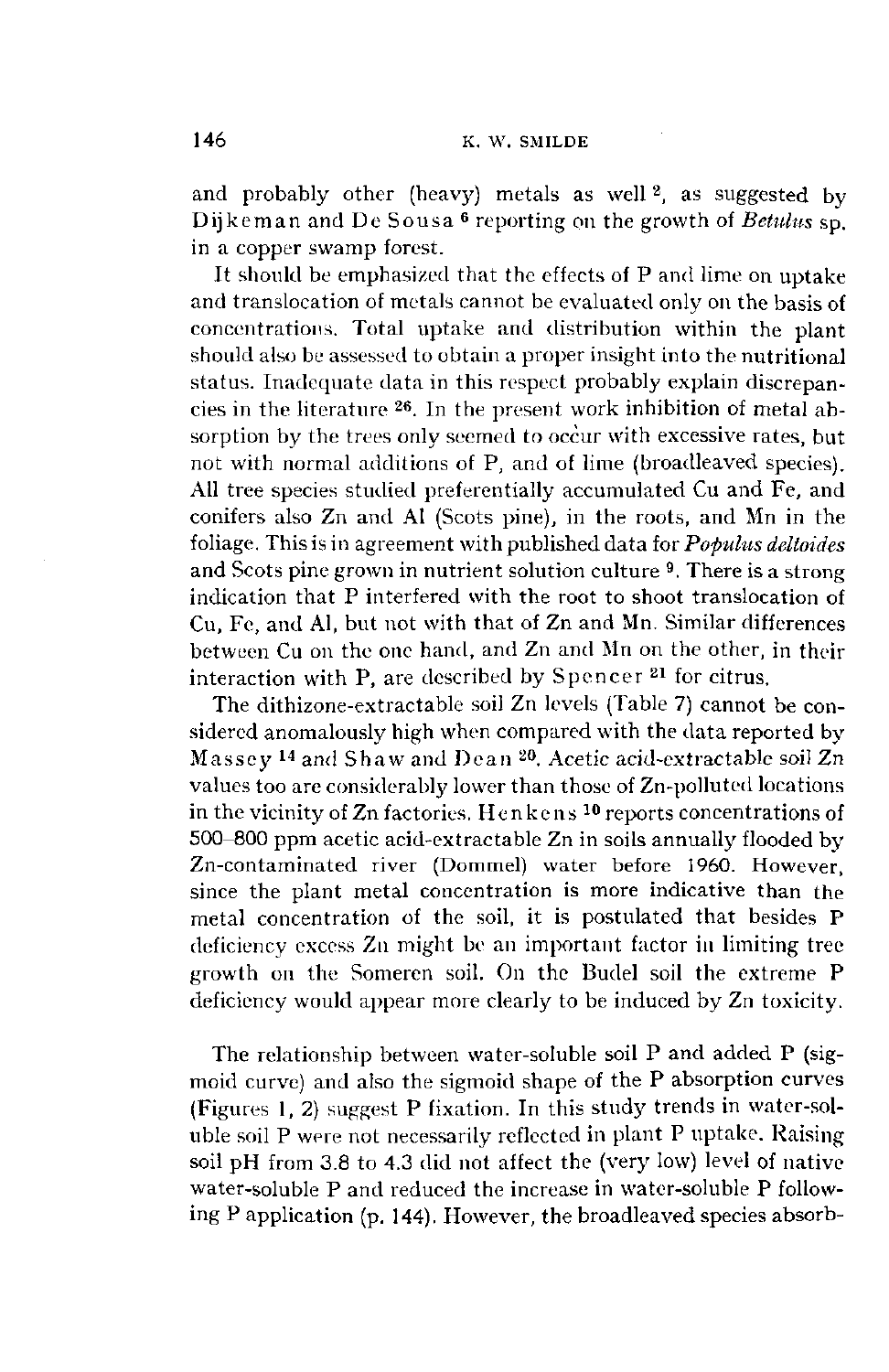cd more, and the coniferous species less native and applied P when limed. Apparently liming, by vigorously stimulating (root) growth, improved the utilization of soil P by the broadleaved species. Similarly, the decrease in P absorption of the coniferous trees given lime may be explained on the basis of impeded (root) growth. It is suggested that water-soluble soil P levels should be interpreted with caution if other limiting soil factors (pH) have not been eliminated.

### ACKNOWLEDGEMENTS

The author wishes to thank mr. B. van Luit for statistical analysis of the results and mr. H. C. Vierveijzer for the plant analyses. He is also greatly indebted to mr. J. van den Burg and mr. L. Oldenkamp (Forestry Research Station, Wageningen) for their valuable criticisms.

### **REFERENCES**

- 1 Ahrends, E., Untersuchungen über den Gehalt von Blättern und Nadeln verschiedener Baumarten an Kupfer, Zink, Bor, Molybdän und Mangan. Allgemeine Forst und Jagdzeitung 135, 8-16 (1964).
- 2 Antonovics, J., Bradshaw, A. 1). and Turner, K. G., Heavy metal tolerance in plants. Advances Ecol. Research 7, 1-83 (1971).
- 3 Baule, H. und Frickcr, C, Die Düngung von Waldbäumen. Bayerischer Landwitschaftsverlag GmbH, München (1967).
- 4 Beaton, J. D., Brown, G., Speer, R. C, Mac Ray, I. *et al.* Concentration of micronutrients in foliage of three coniferous tree species in British Columbia. Soil Sei Soc. Am. Proc. 29, 299-302 (1965).
- 5 Benzian, B., Nutrition experiments in forest nurseries. Quart. J. Forestry  $60$ ,  $94-$ 100(1966).
- 6 Dy keman, *\\'.* R. and De Sousa, A. S., Natural mechanisms of copper tolerance in a copper swamp forest. Can. J. Botany 44, 871-878 (1966).
- 7 Goor, C. P. van, Bemestingsvoorschrift voor naaldhoutculturcn. Korte Meded. Bosbouwproefst. 56, 16 pp., (1967).
- 8 Goor, C. P. van, Kriterien zur Feststellung des Düngungsbedürfnisses in der Forstwirtschaft. Proc. 5th Colloq. (Forest Fertilization) Intern. Potash Inst. Finland. 55- 64(1967).
- 9 Hacskaylo, J., Finn, R. F., and Vimmerstadt, J. P., Deficiency symptoms of some forest trees. Ohio Agr. Research and Development Center, Research Bull. 1015, 68 pp. (1969).
- 10 Henkens, Ch. H., Zinkovermaat op bouwland. Landbouwk. Tijdschr. 73, 917-926 (1961).
- 11 Humphreys, F., and Truman, R., Aluminium and phosphorus requirements of *Pinus radiata.* Plant and Soil 20, 131-134 (1964).
- 12 Kcefer, R. F\, and Singh, R. N., The mechanism of P and Zn interaction in soils as revealed by corn growth and composition. Trans. 9th Intern. Congr. Soil Sei. Adelaide 11,367-674(1968).